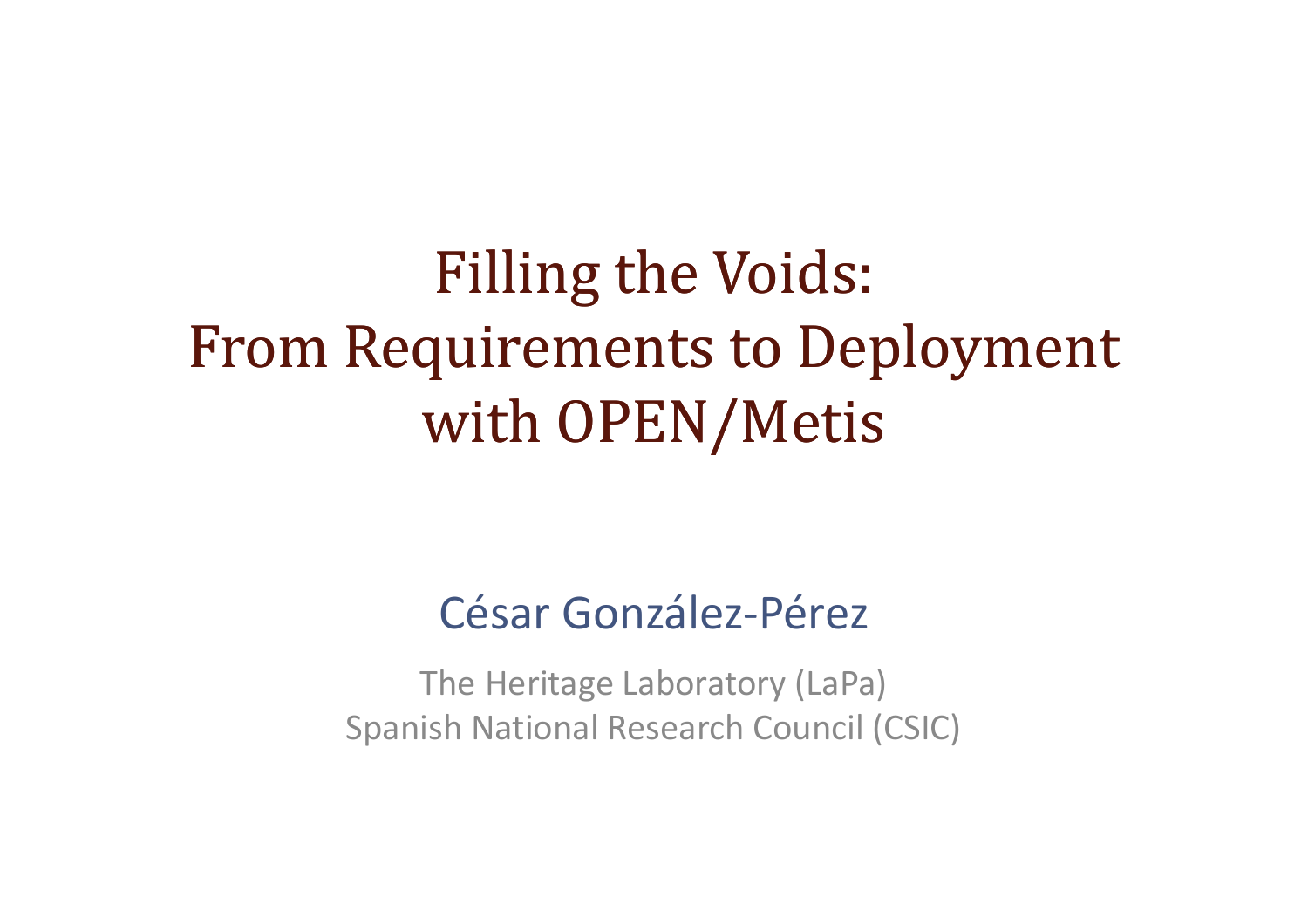## Requirements

*Designing user interactionMoving from functional to structural models*

# Deployment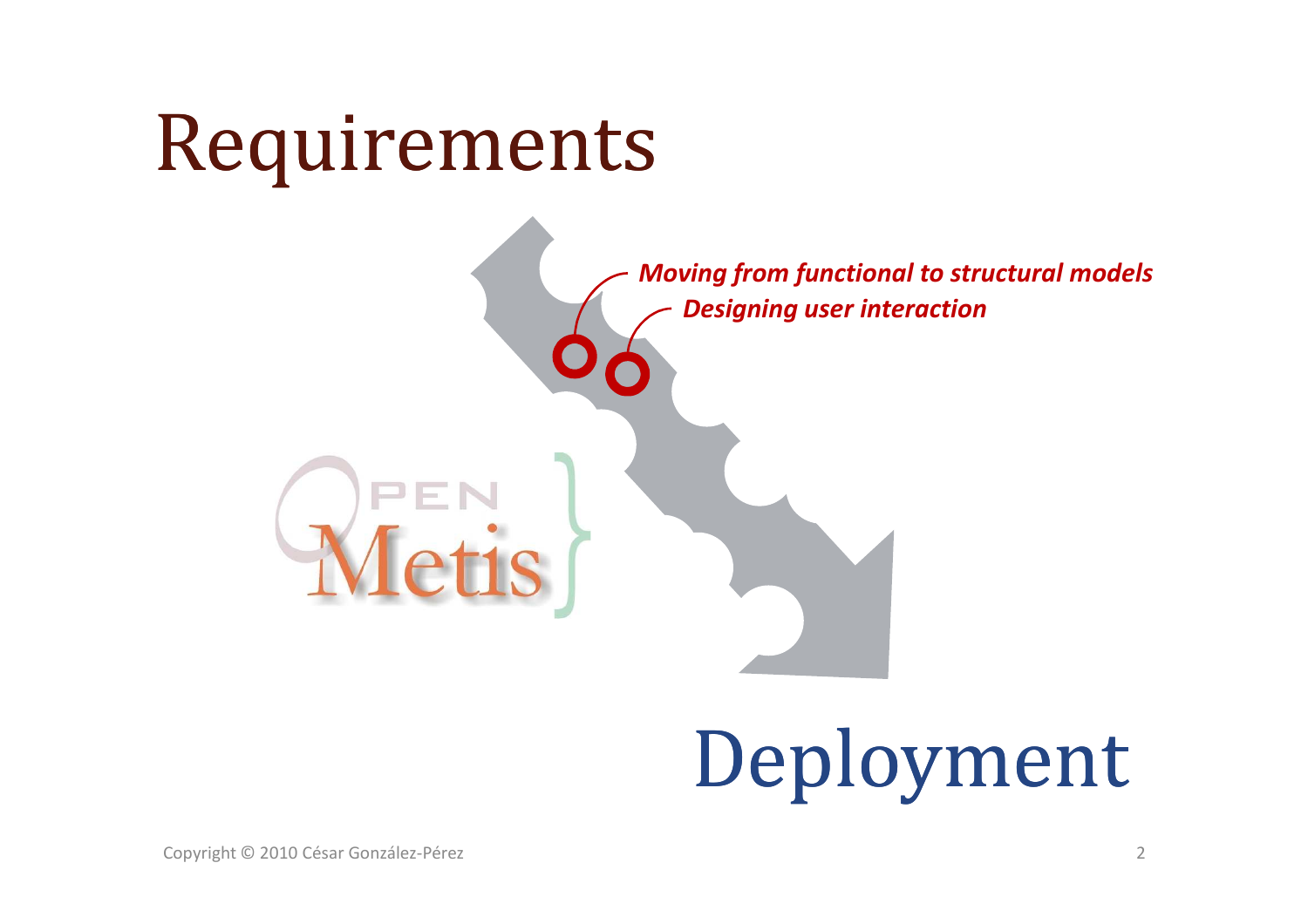The Integral Object-Oriented Software Development Framework

## OPEN/Metis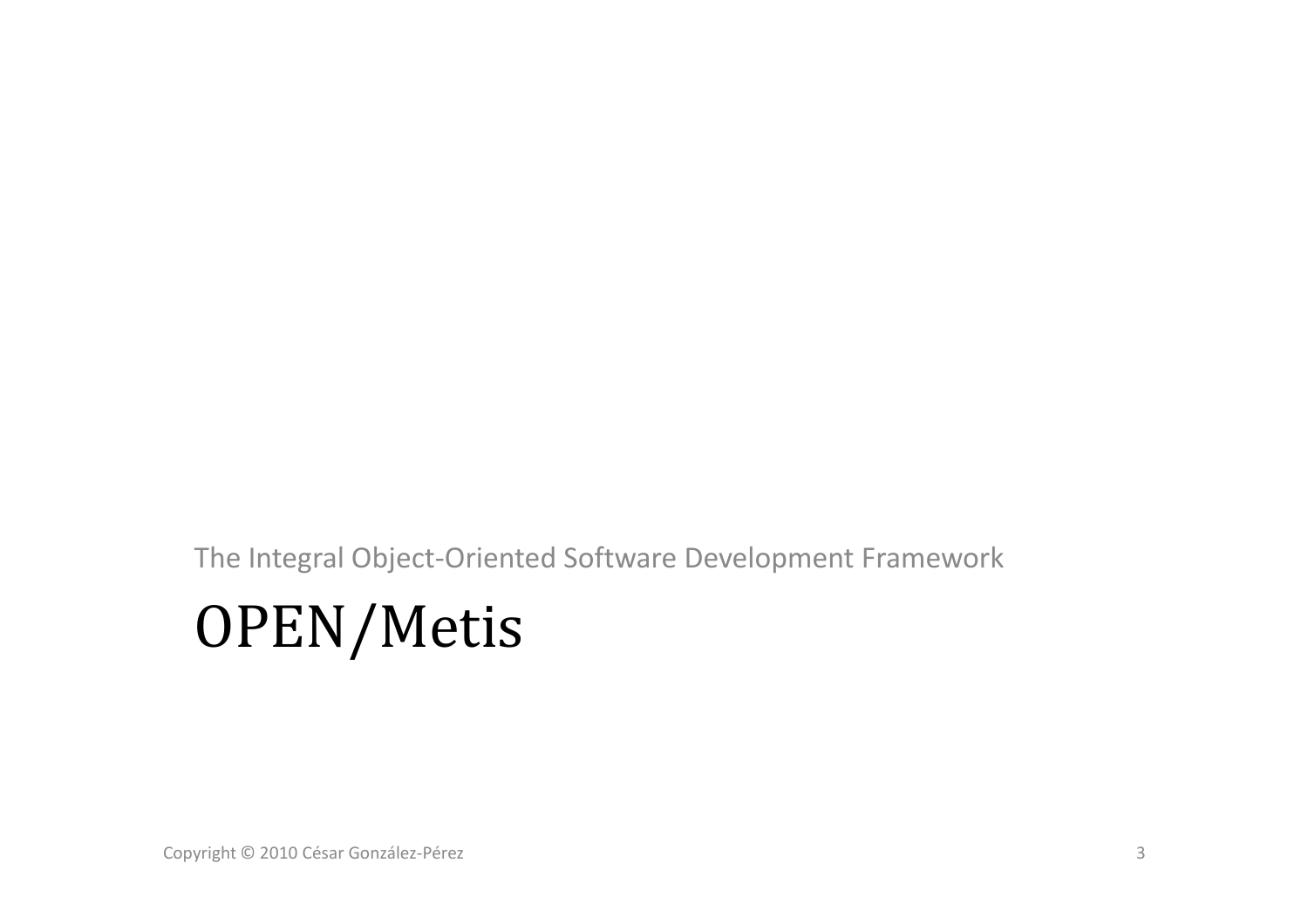## What is OPEN/Metis?

A methodology for the development of business information systems

Based on the ISO/IEC 24744 metamodel

Describes the process to follow and the products<br>. to use and generate

Iterative, incremental lifecycle

Definitely not "agile", but very capable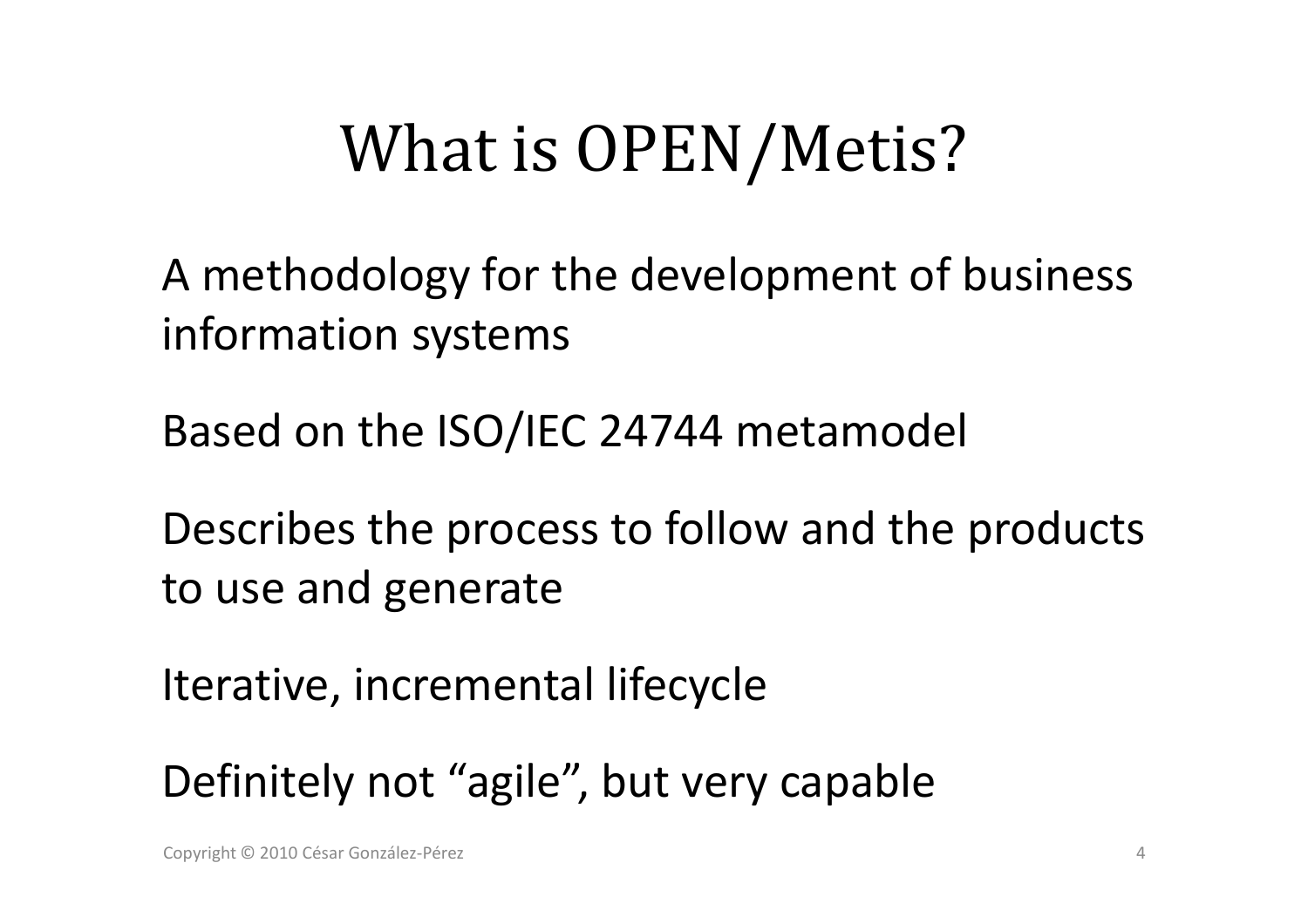## Brief bio of OPEN/Metis

Started up in the early 1990s in academia

Largely inspired by the Fusion method

In the late 1990s it is transferred to industry

Improved through multiple inputs

Internal usage and consulting work since then

Over 20 small and mid-sized projects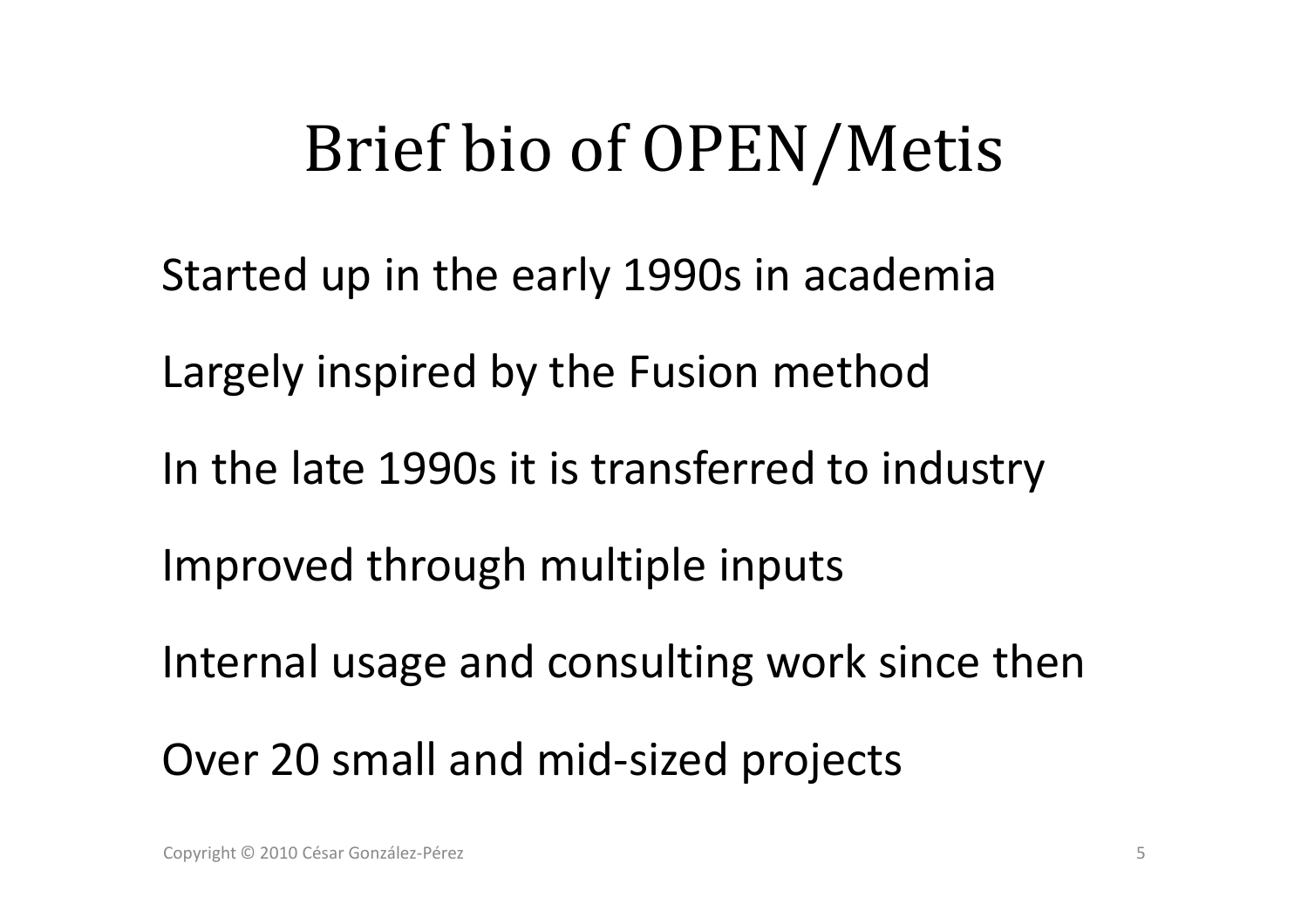How are we supposed to use the system?

## Designing User Interaction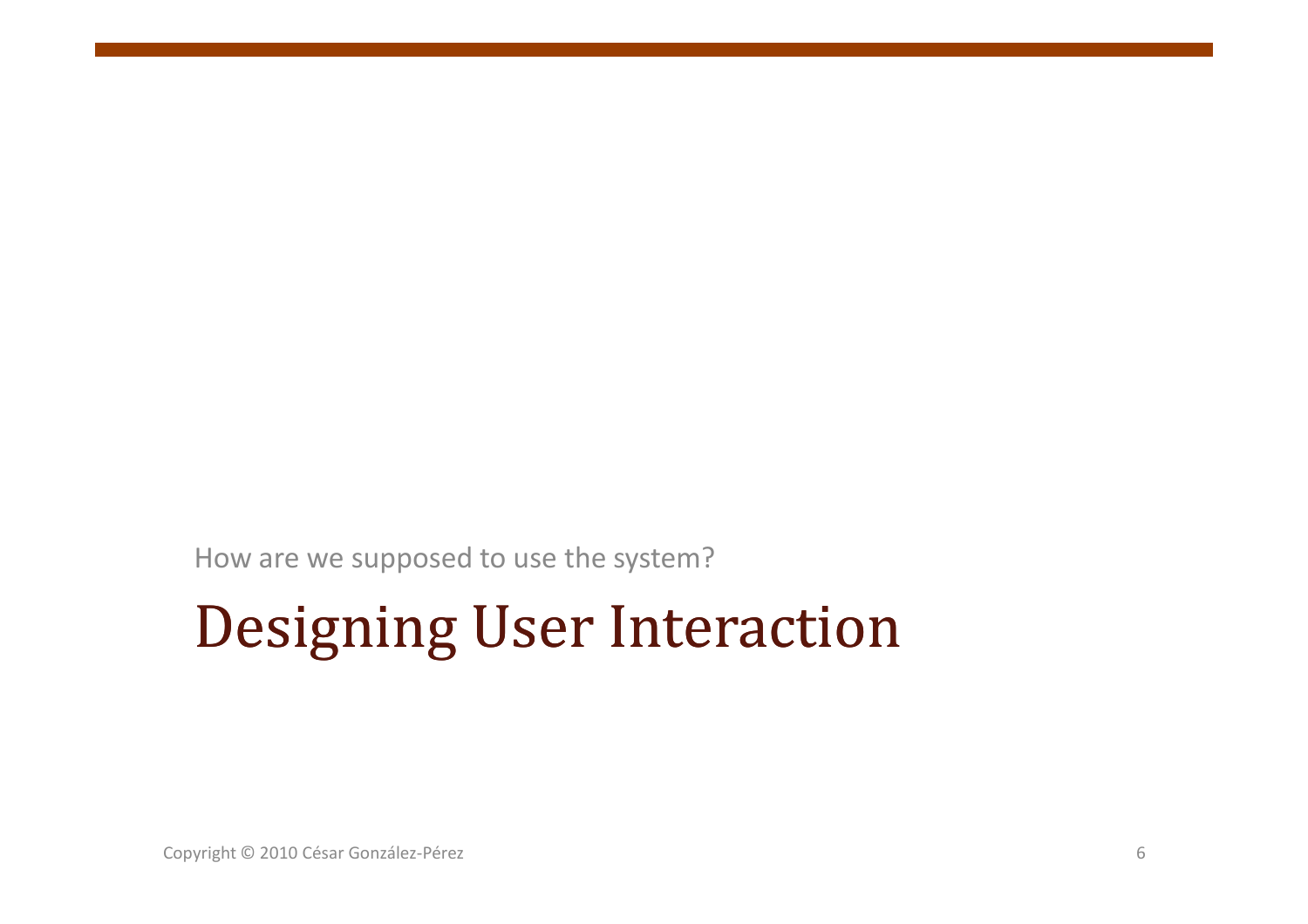# 35%

### of effort on a typical project $^\ast$ is spent on user interface-related tasks

\* Aggregated internal, unpublished data of LAFC and Neco TI.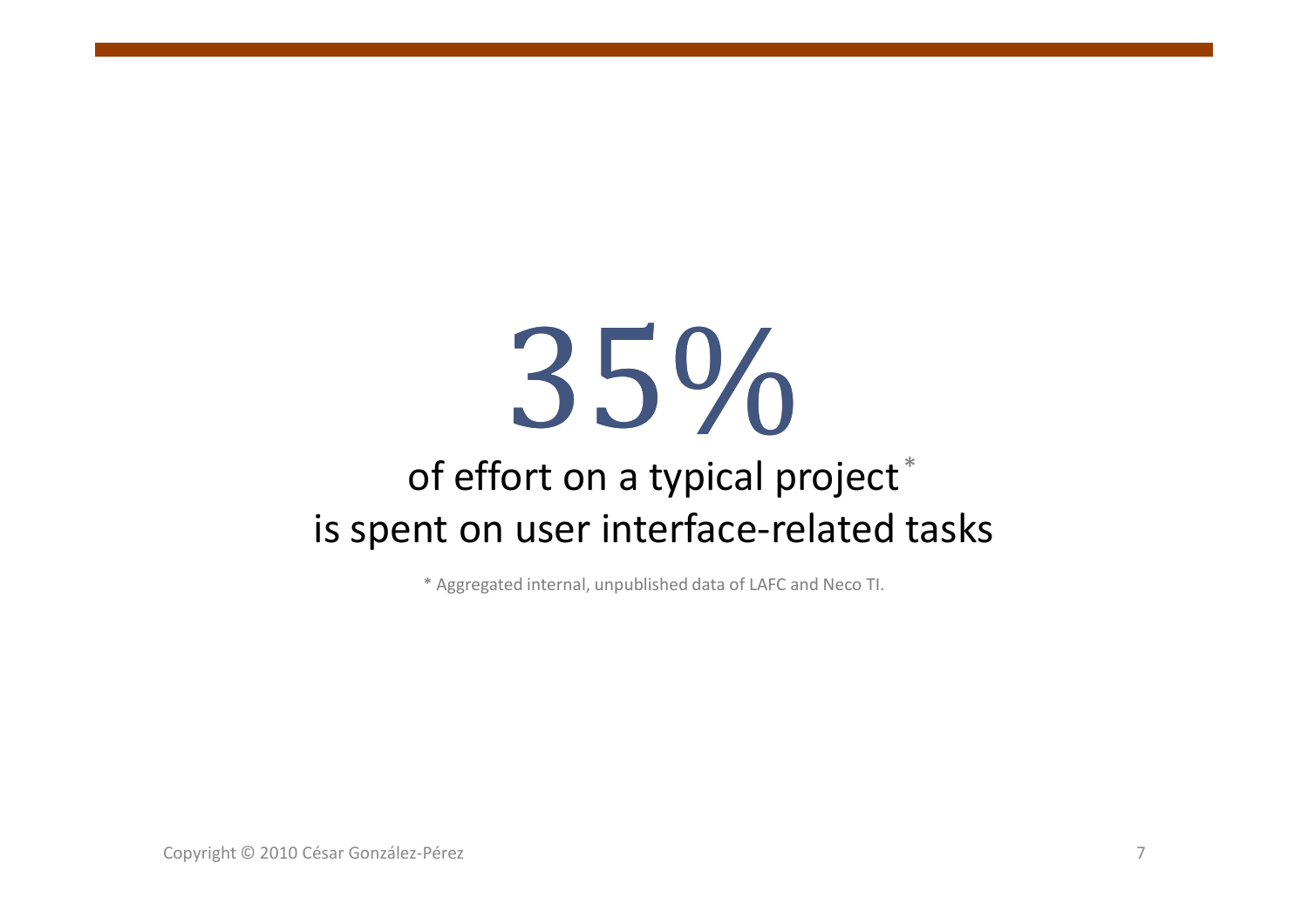# Common Questions from Developers

"How do I describe what happens inside the system during the performance of a use case?"

"How do I associate system behaviour to dialog<br>haves and sereans?" boxes and screens?"

"How do I link UI-related classes, attributes, etc.<br>. to other, non-UI-related ones?"

"UML is useless here!"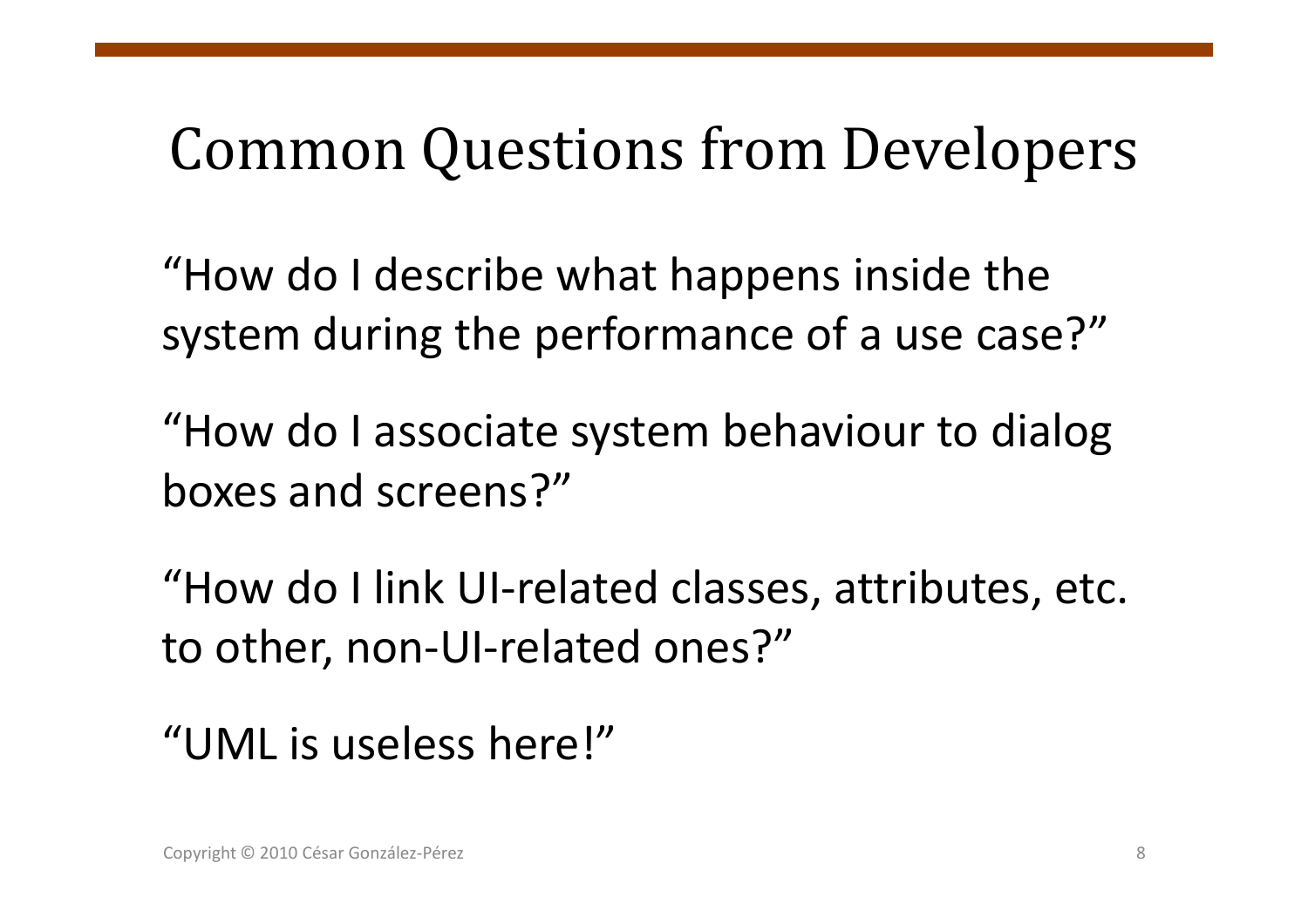## **Observations**

UI modelling should not be an isolated task.

Very complex dynamics occur at the UI boundary.

UI structure is far from trivial.

We need a language plus process guidance on UI modelling.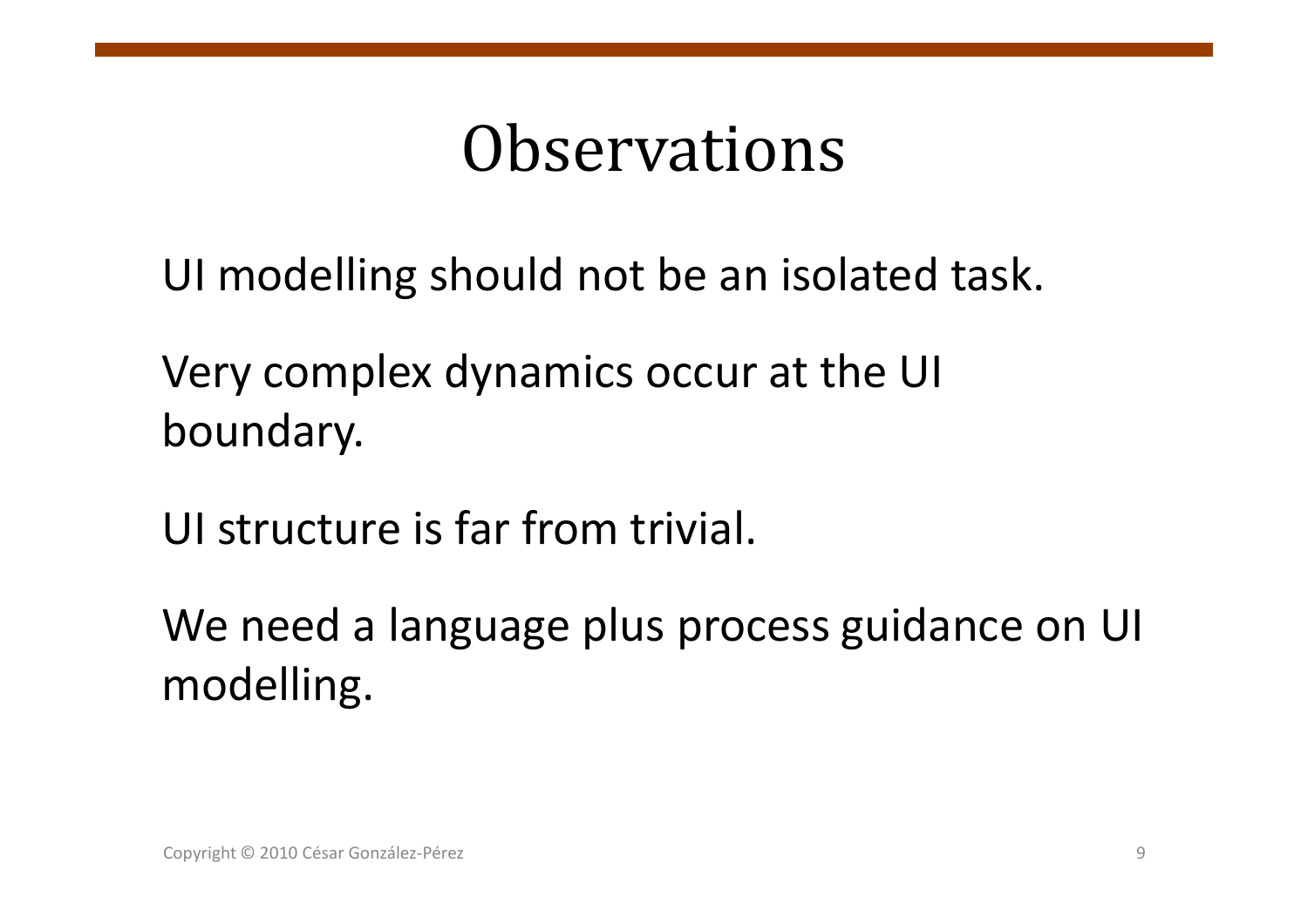## OPEN/Metis Solution

### <sup>A</sup>**User Interface Model** describes the structural basics

| Order Delivery Information |                                      |  |
|----------------------------|--------------------------------------|--|
| Customer:                  | Order Owner Name                     |  |
| Address:                   | Order DeliveyAddress StreetAndNumber |  |
|                            |                                      |  |
| Post code:                 | Order DeliveryAddress PostCode       |  |
| Town:                      | Order DeliveryAddress Town           |  |
|                            |                                      |  |
|                            | <b>ICancel</b><br>ЮK                 |  |
|                            |                                      |  |

### <sup>A</sup>**Service Model** describes the dynamics

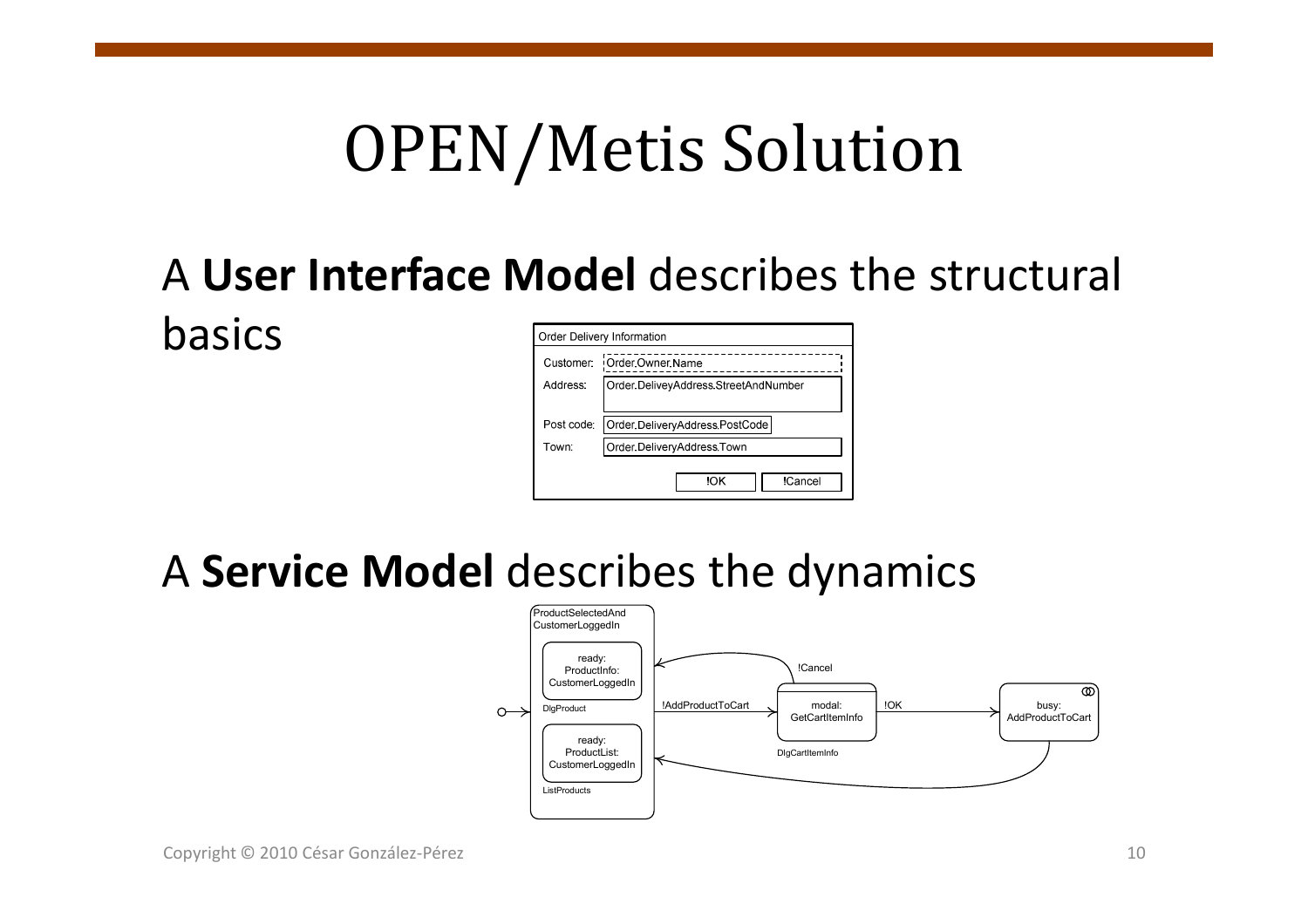Describes the basic building blocks of the user interaction from a structural perspective

Roughly corresponds to the appearance of the system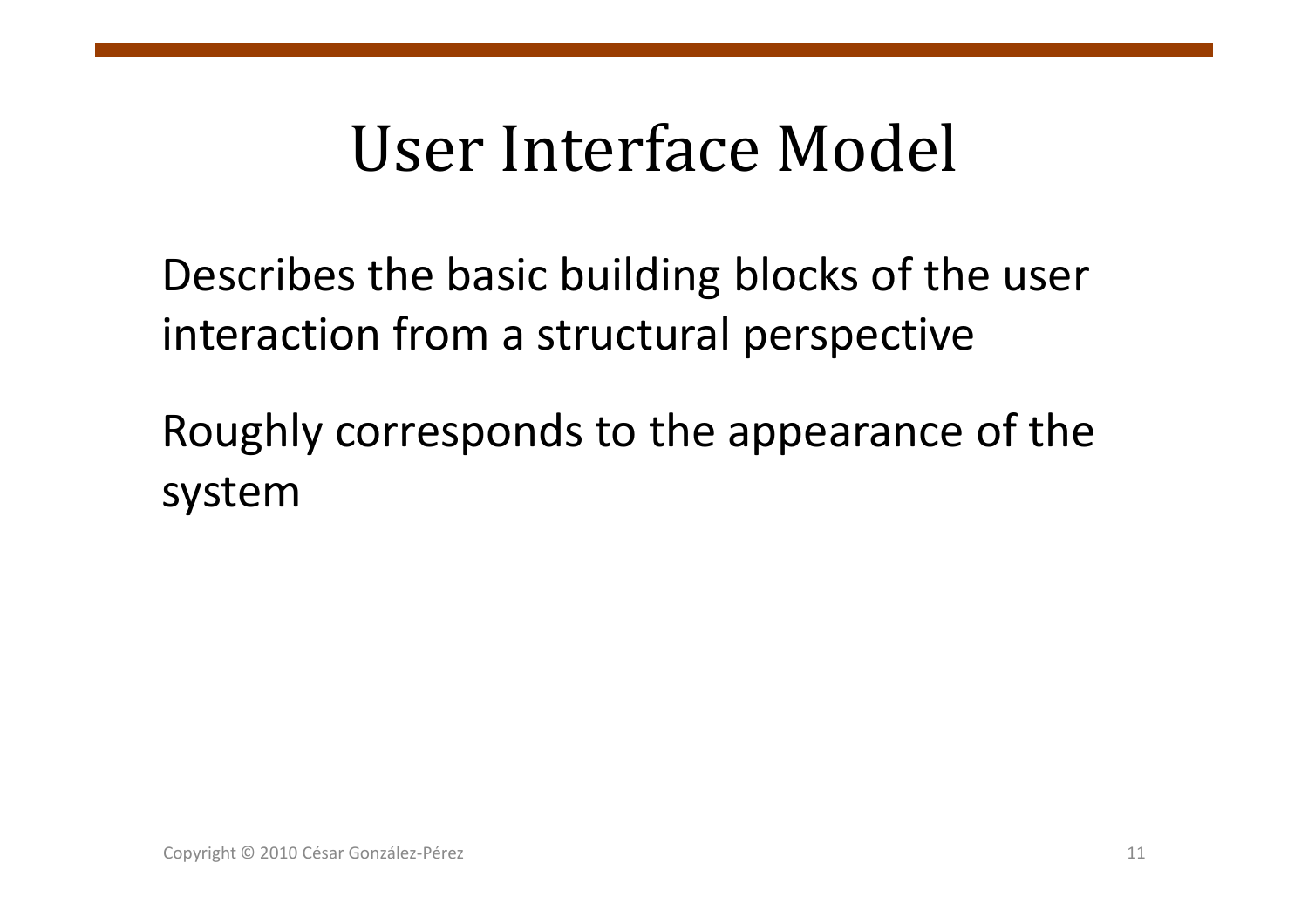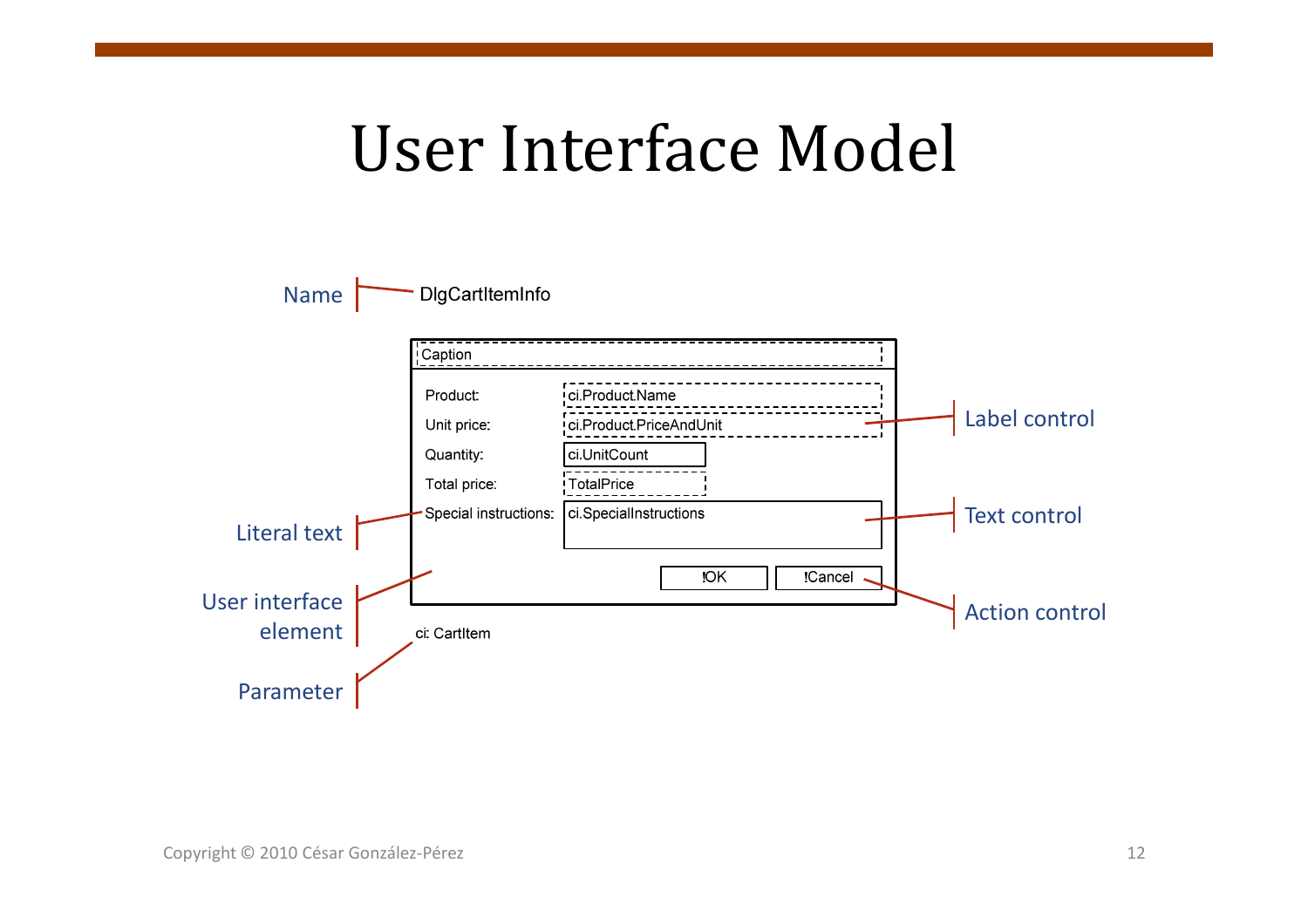## Linked to domain model via parameters

## Linked to dynamics via action controls

#### DigCartItemInfo

| ! Caption             |                         |
|-----------------------|-------------------------|
| Product:              | ci.Product.Name         |
| Unit price:           | ci.Product.PriceAndUnit |
| Quantity:             | ci.UnitCount            |
| Total price:          | <b>TotalPrice</b>       |
| Special instructions: | ci.SpecialInstructions  |
|                       |                         |
|                       | <b>IOK</b><br>!Cancel   |

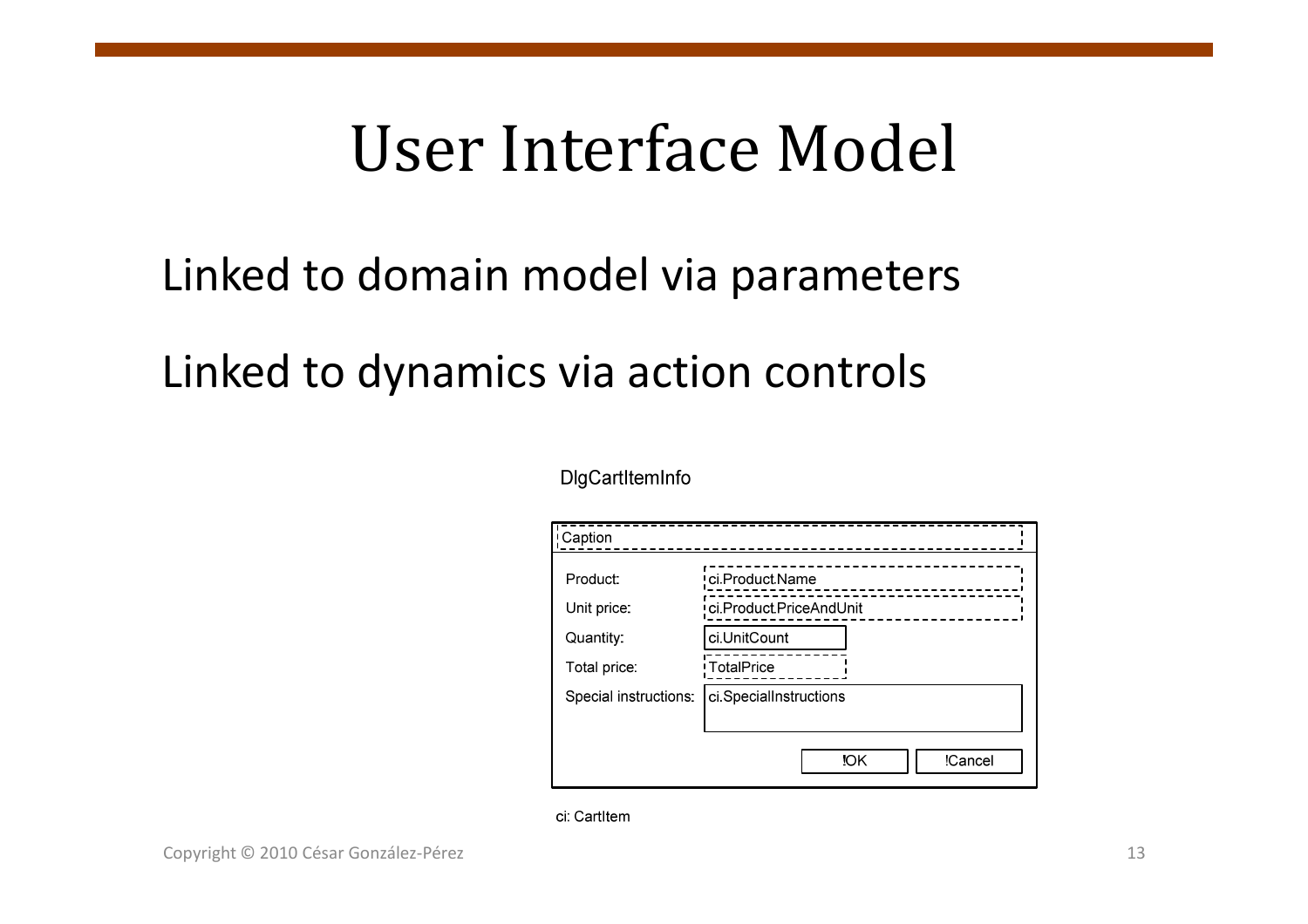### Abstract specification

| Cart Item Info #16588 | $\mathbf{x}$                                                                                                                                  |                                                                                                                                                                                                            |
|-----------------------|-----------------------------------------------------------------------------------------------------------------------------------------------|------------------------------------------------------------------------------------------------------------------------------------------------------------------------------------------------------------|
| Product:              | CB435A - Black toner cartridge                                                                                                                |                                                                                                                                                                                                            |
| Unit price:           | 145.95 € per unit                                                                                                                             |                                                                                                                                                                                                            |
| Quantity:             | $\overline{3}$                                                                                                                                |                                                                                                                                                                                                            |
| Total price:          | 437.85€                                                                                                                                       |                                                                                                                                                                                                            |
| Special instructions: | Please send as single shipment.                                                                                                               |                                                                                                                                                                                                            |
|                       | <b>BET</b> S-Mall Command Line App                                                                                                            | $\Box$ $\Box$ $\chi$                                                                                                                                                                                       |
|                       | Cart Item Info #16537 saved.<br>Cart Item Info #16588<br>* Product:<br><b>OK</b><br>* Unit price: 14<br>* Enter quantity: 3<br>* Total price: | $CB435A - Black toner cartridge$<br>145.95 EUR per unit<br>437.85 EUR<br>* Enter special instructions followed by blank line:<br>Please send as single shipment.<br>Press Enter to accept or Esc to cancel |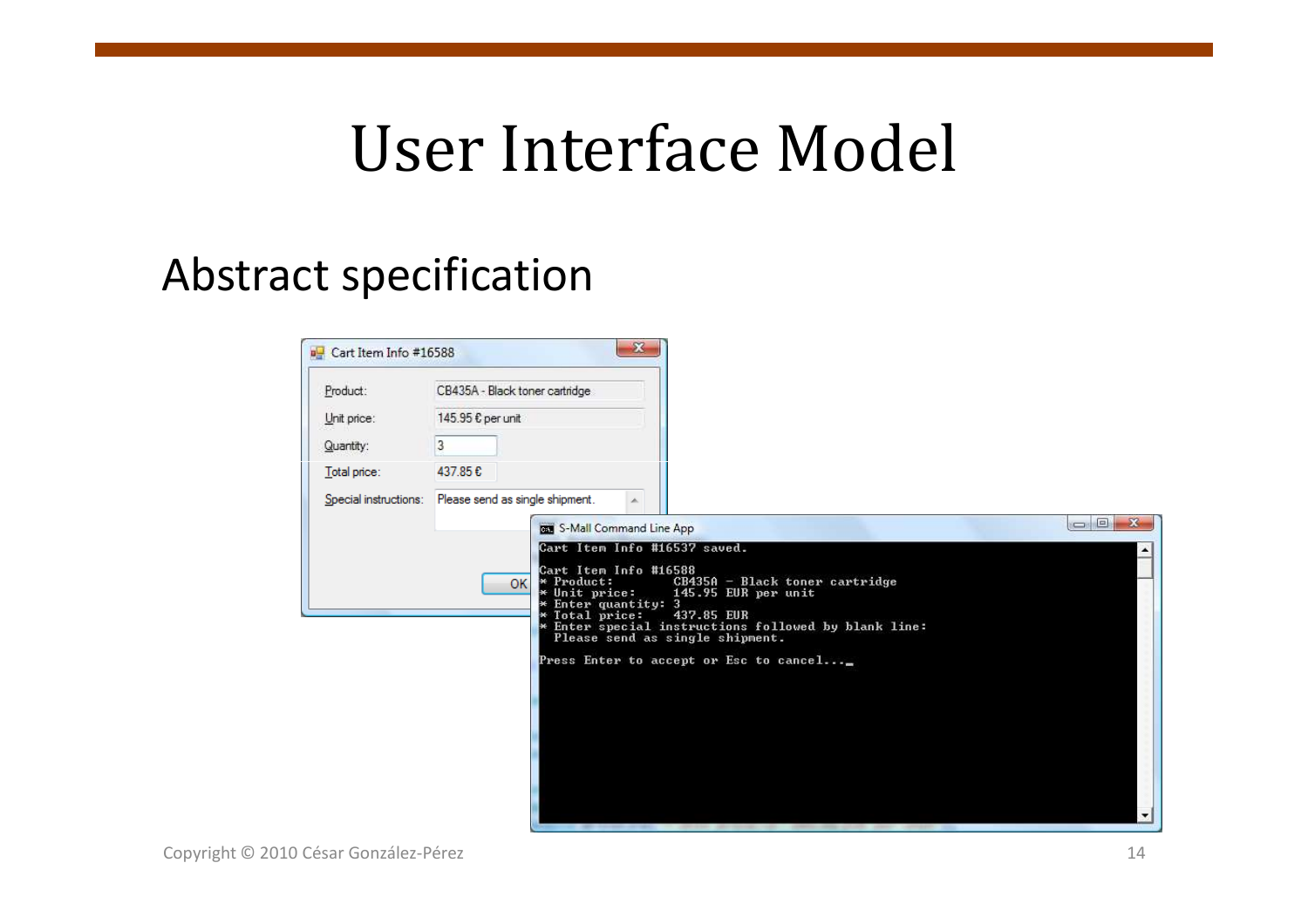## User Interface Models Notation

| LiteralText |                                       |                                         |                  |
|-------------|---------------------------------------|-----------------------------------------|------------------|
| LiteralText | TextControl<br>PickerControl<br>▽     | !ActionControl<br><b>!ActionControl</b> |                  |
|             | ListControl                           | ImageControl                            |                  |
|             | CheckBoxControl                       |                                         | InformationShape |
|             | OptionsControl<br>റററ<br>LabelControl | Custom                                  |                  |

Parameter: Type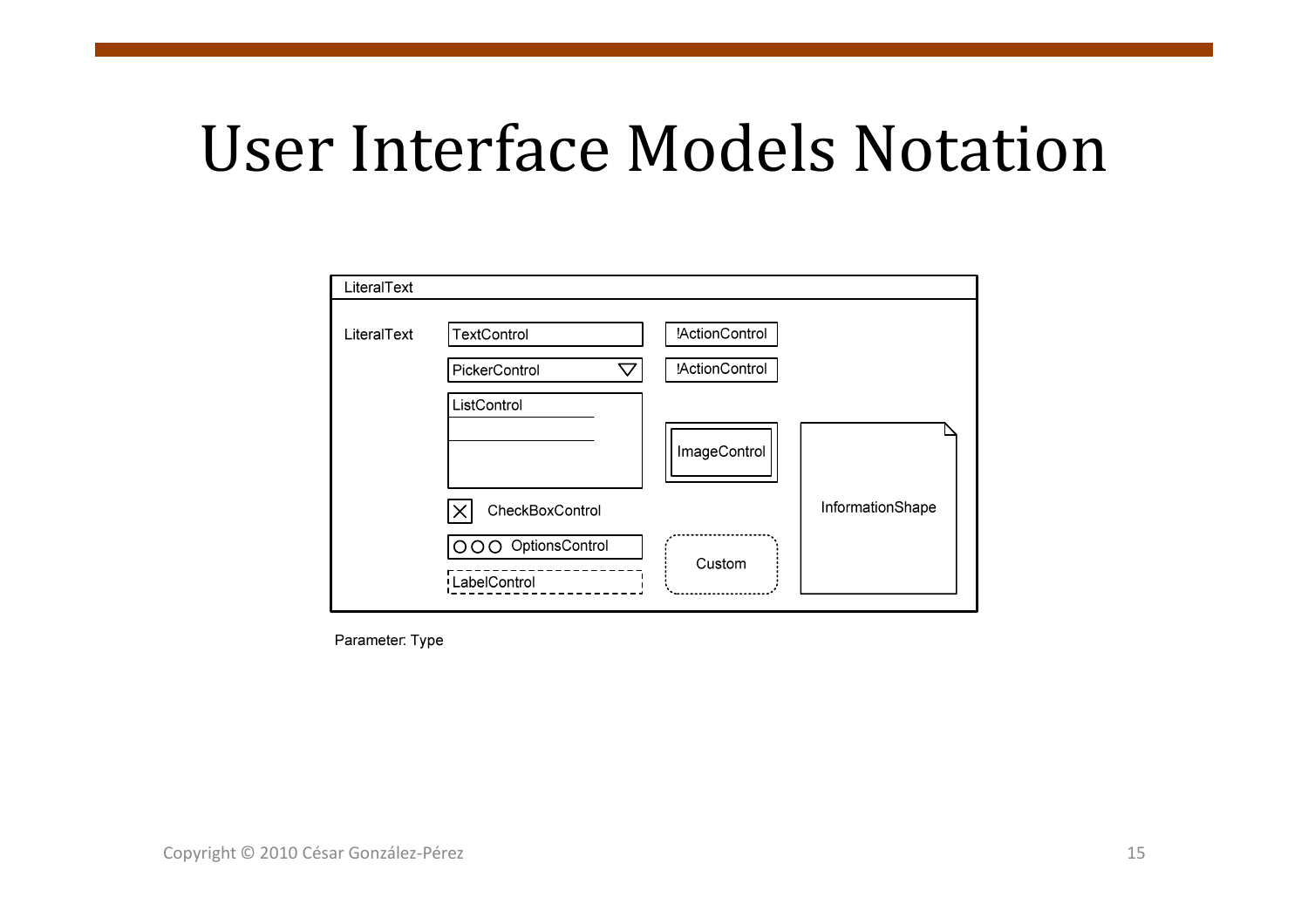## User Interface Models Language

Over 20 specialised classes

Input/output controls

Output controls

Information shapes



Participation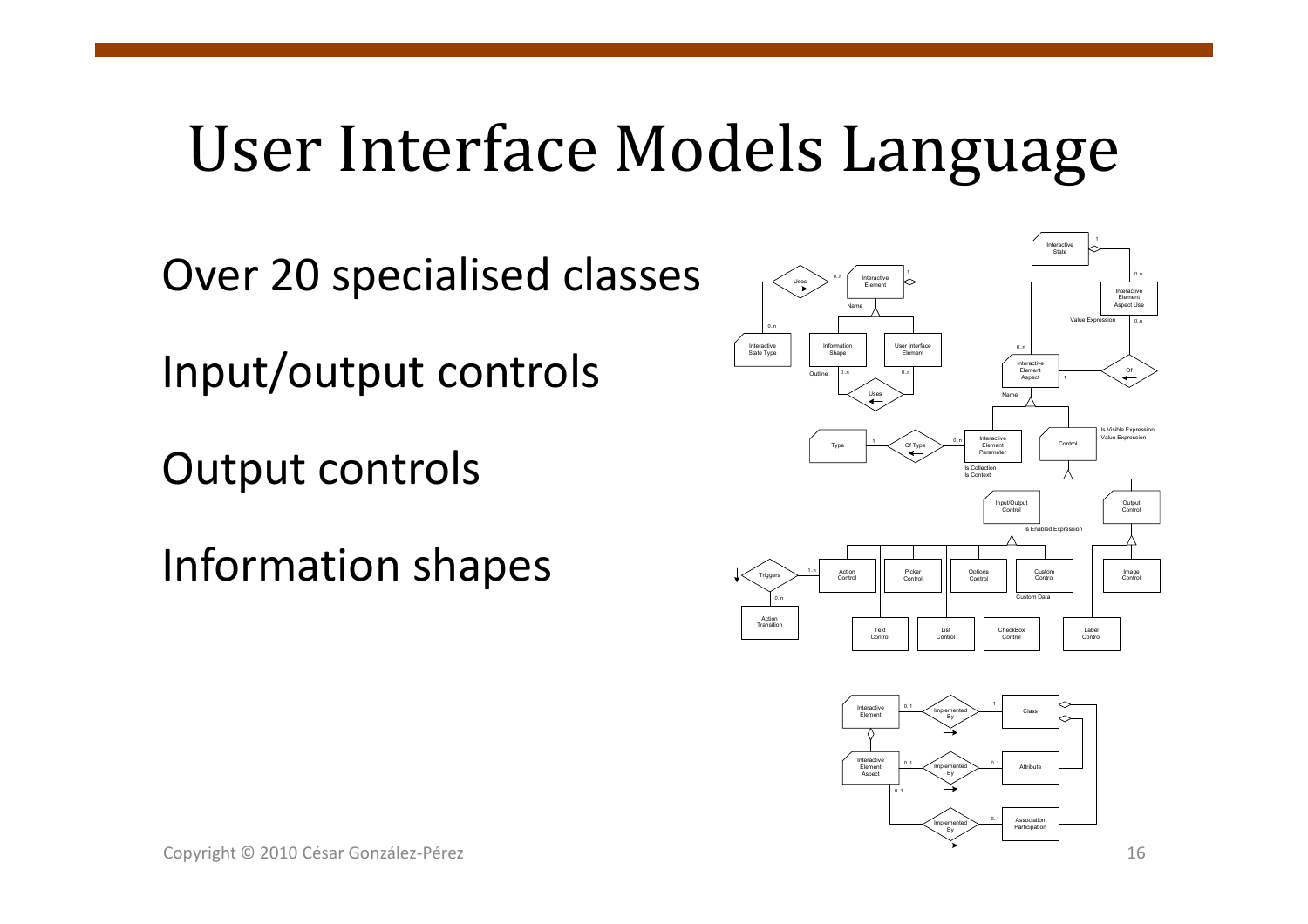# Service Model

Describes the dynamics of the user interactionin full detail

Created from use cases

Adds implementation details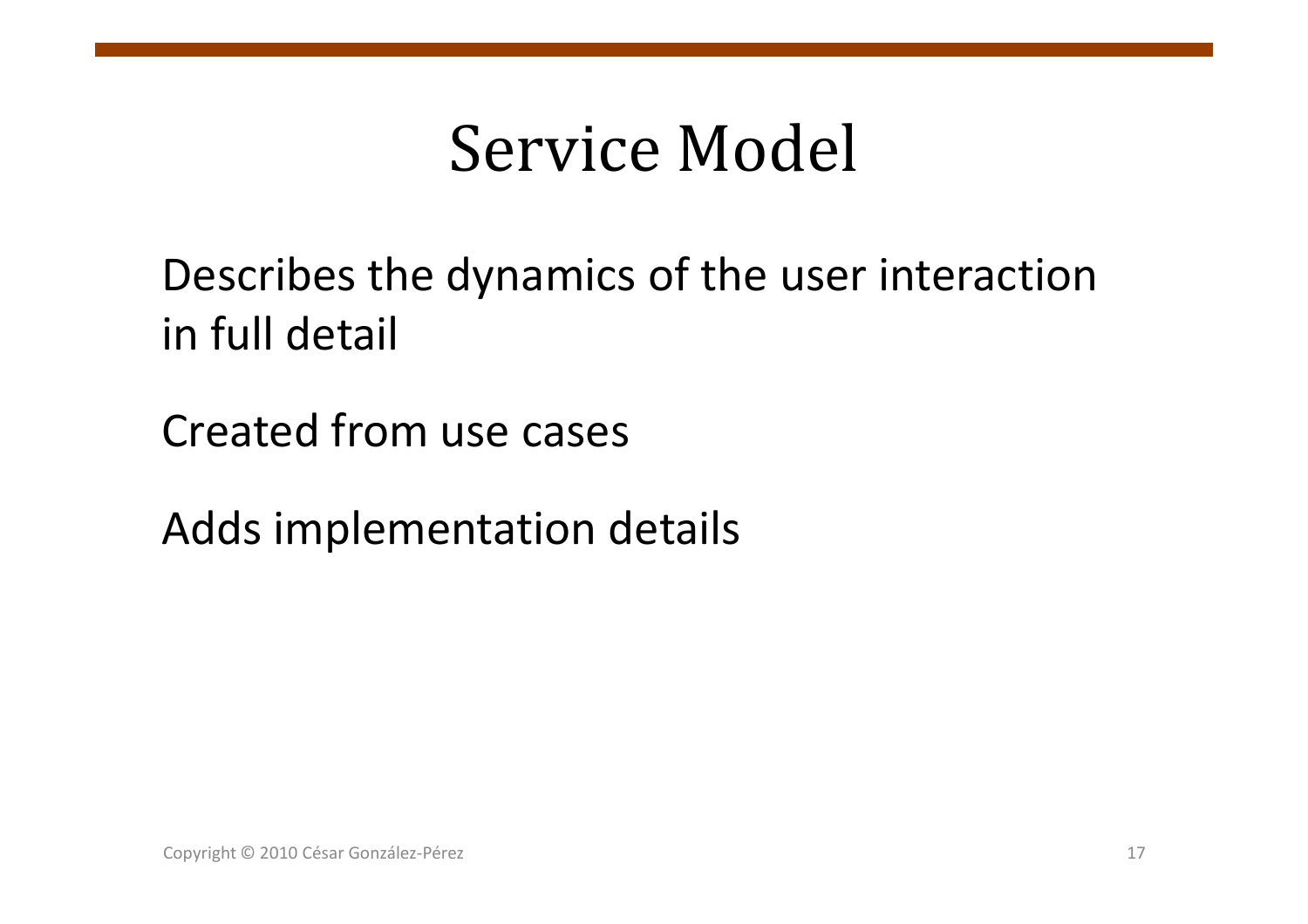## Service Model

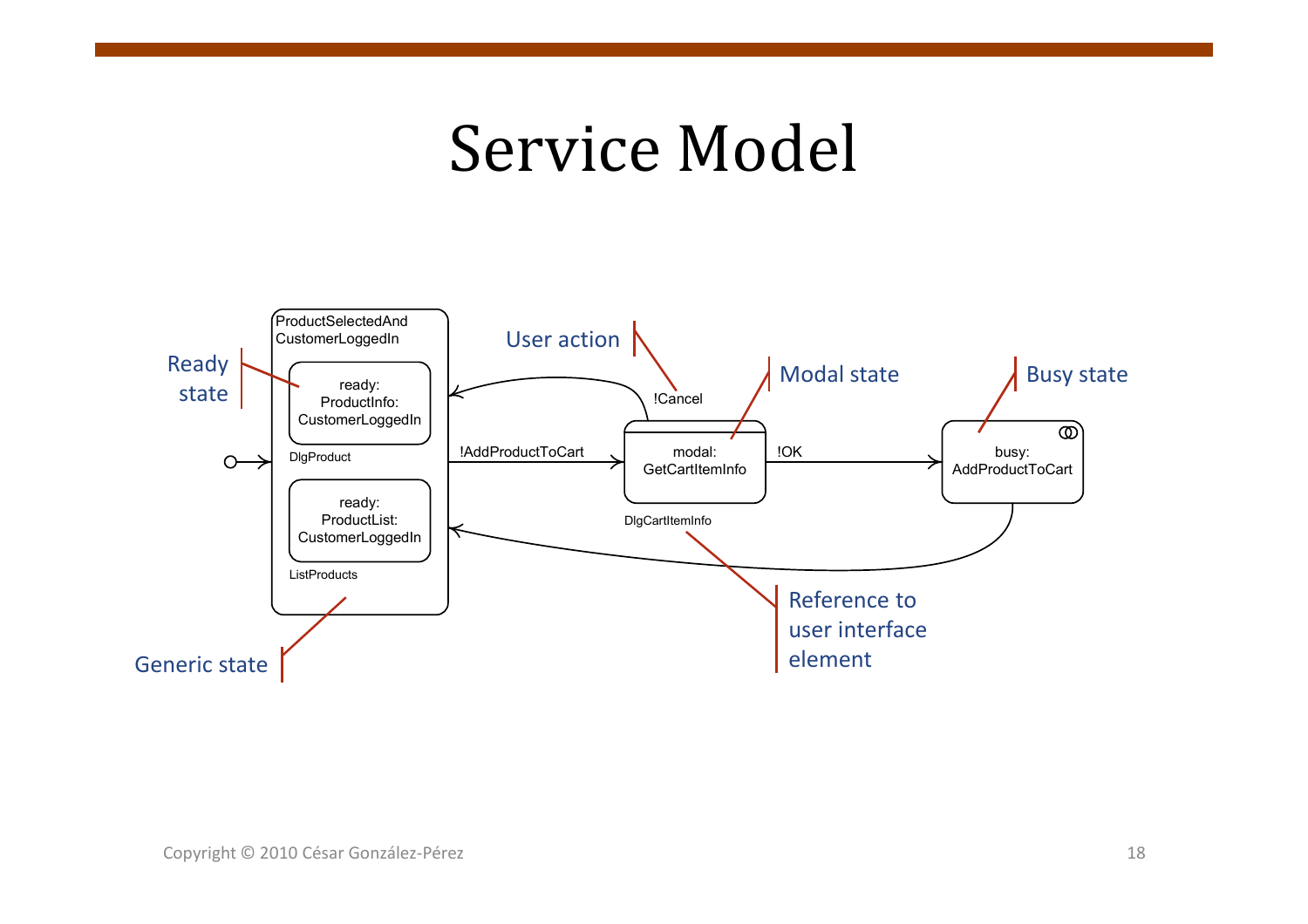# Service Model

### Linked to user interface model via element and action references



Copyright © 2010 César González-Pérez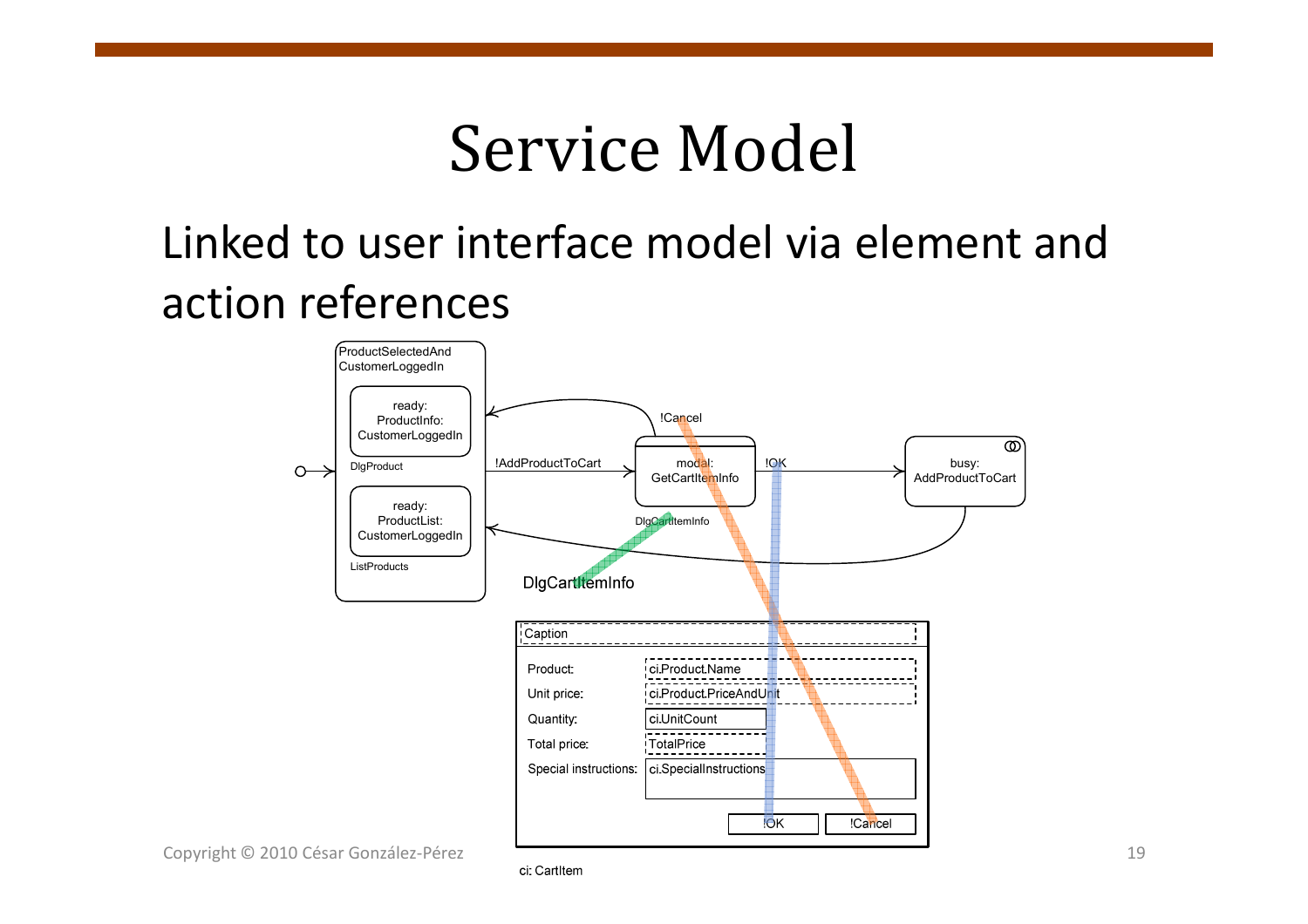# Service Model Notation



//generic state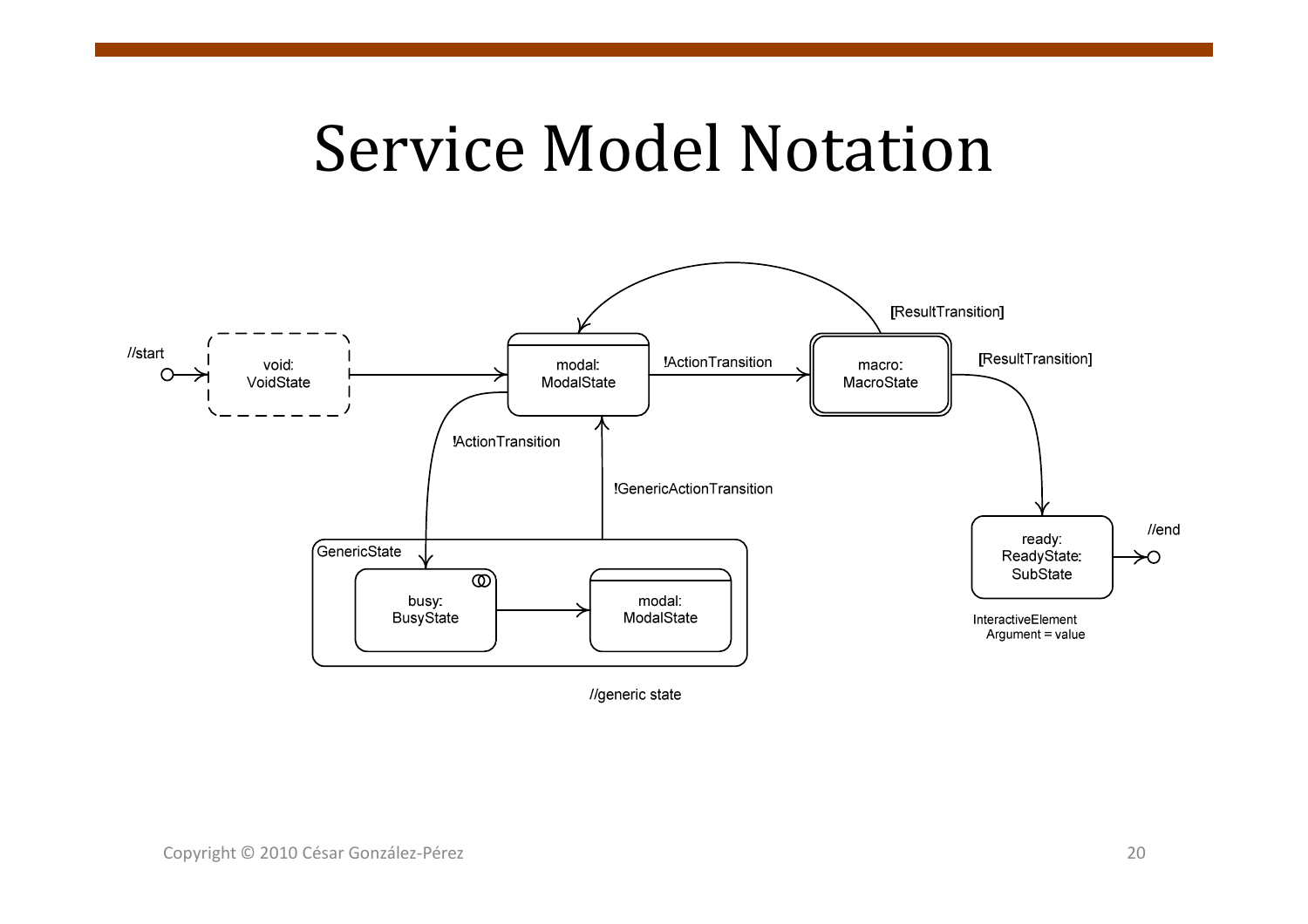# Service Model Language

About 25 specialised classes

States, transitions

State types

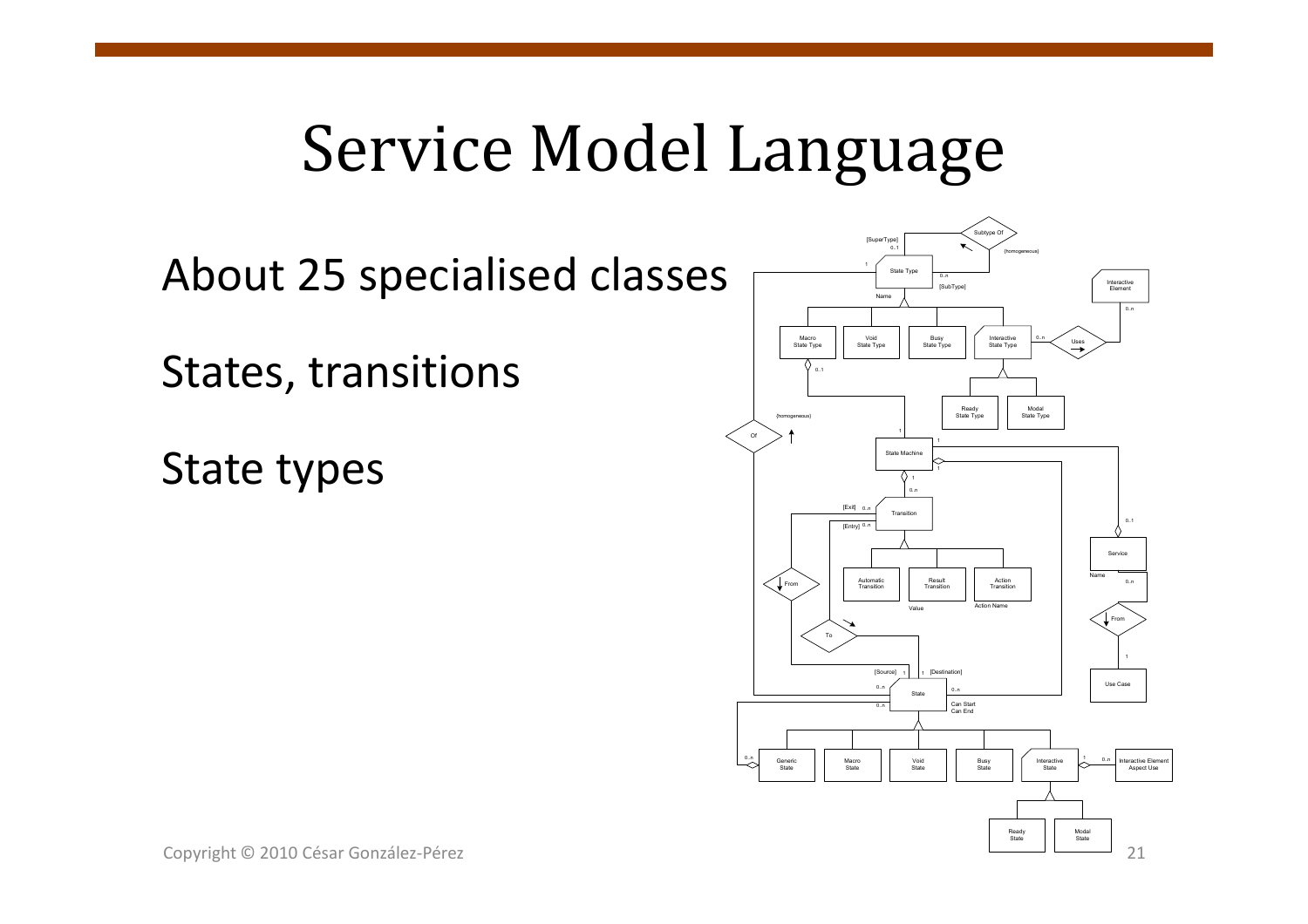# User Interaction Design Recap

Part of the "High-Level Modelling" process kind

Integrated with other aspects of design, such as domain modelling and use case analysis

Abstract enough as to yield different implementations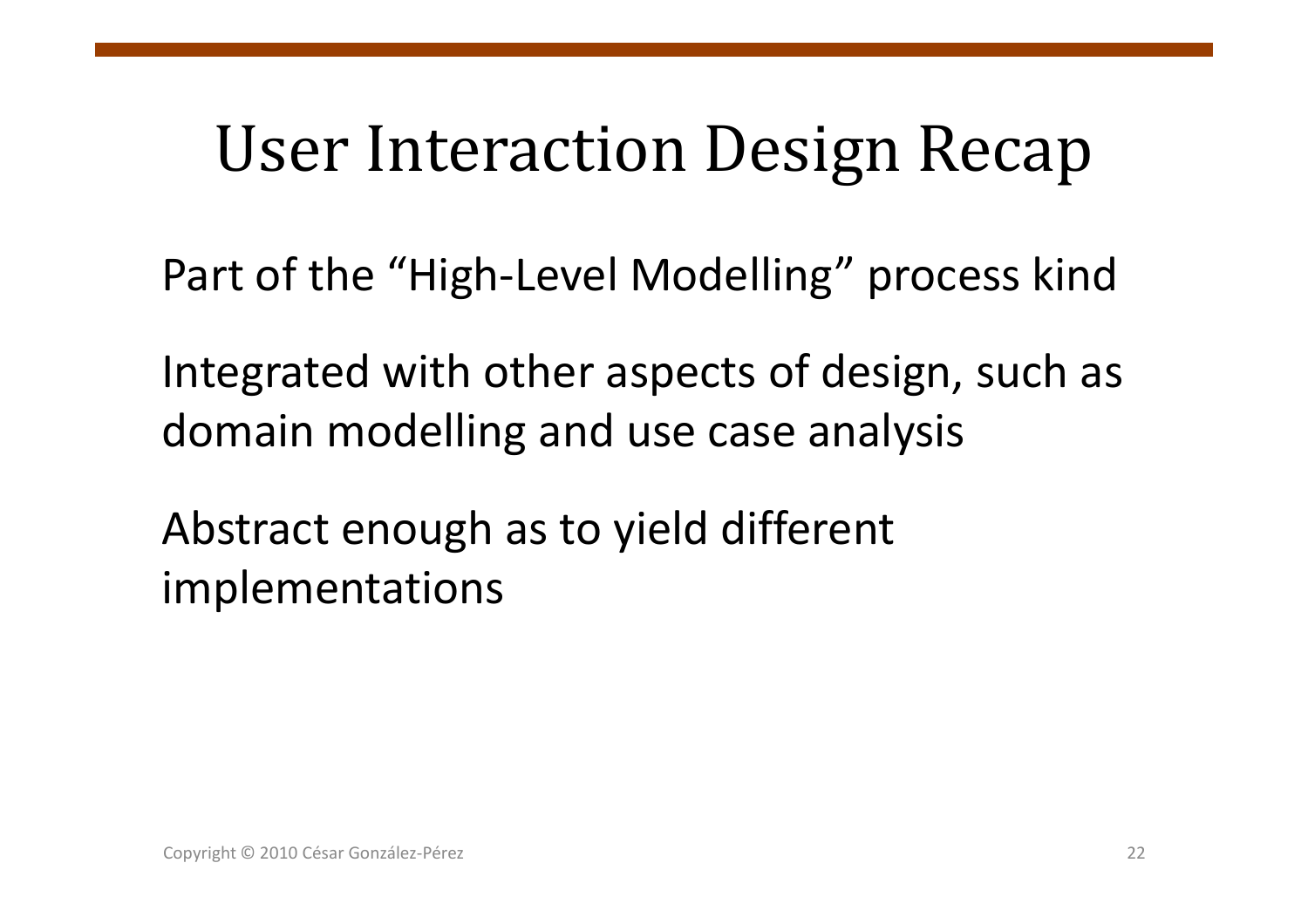Where do classes come from?

## Moving from Functional to<br>Structure LModels Structural Models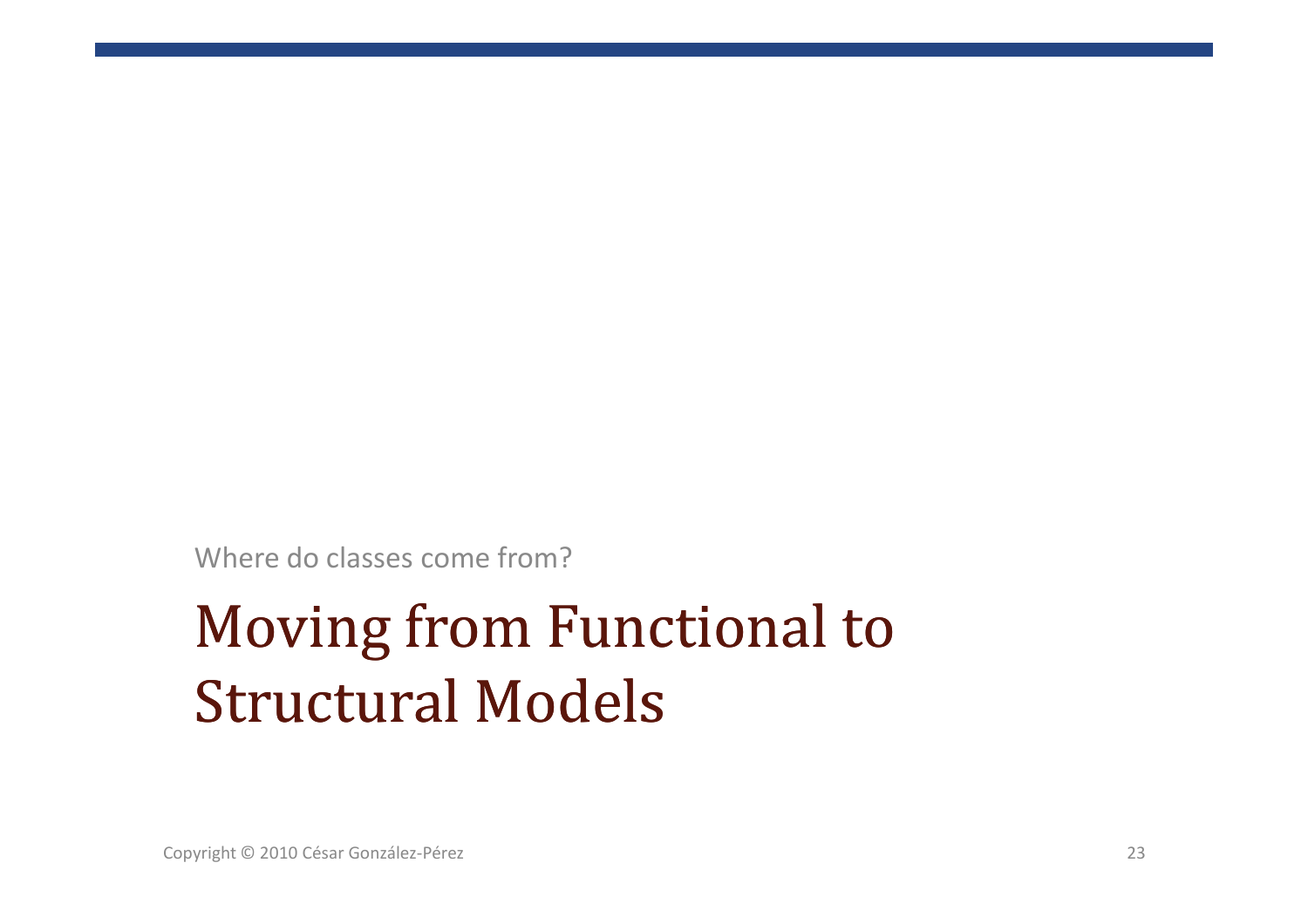# 65%

### of the classes on a typical project $^\ast$ are not related to the application domain

\* Aggregated internal, unpublished data of LAFC and Neco TI.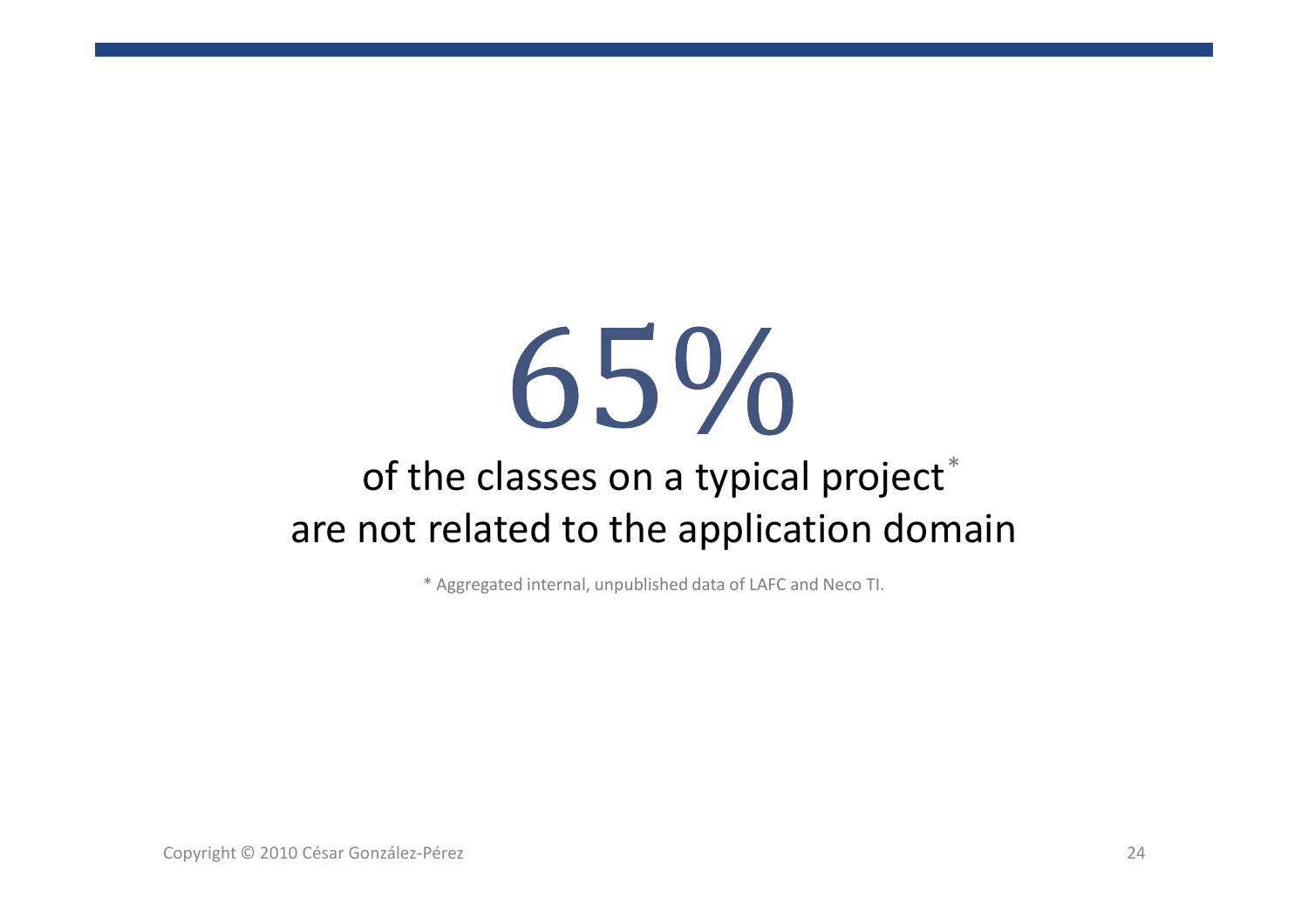# Common Questions from Developers

"How do I find the classes in the requirements?"

"How do I associate implementation classes to problem-domain classes?"

"How do I distribute functionality across implementation and problem-domain classes?"

"Use cases and UML don't work together!"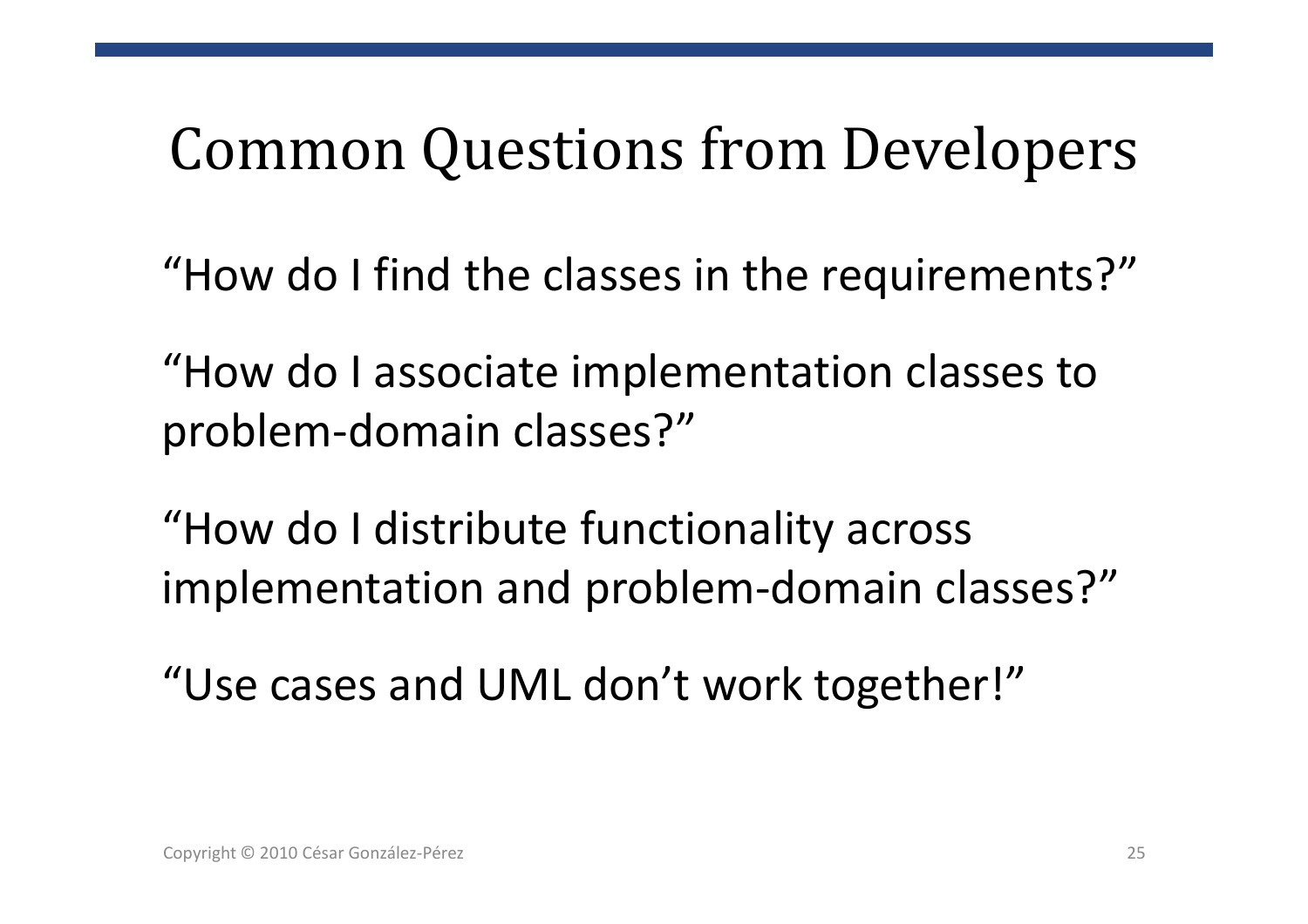## Observations

Functional requirements are, well… *functional*. Use cases are functional too.

Any OO design should be, by nature, structurefocused.

We need a language plus process guidance on how to bridge this gap.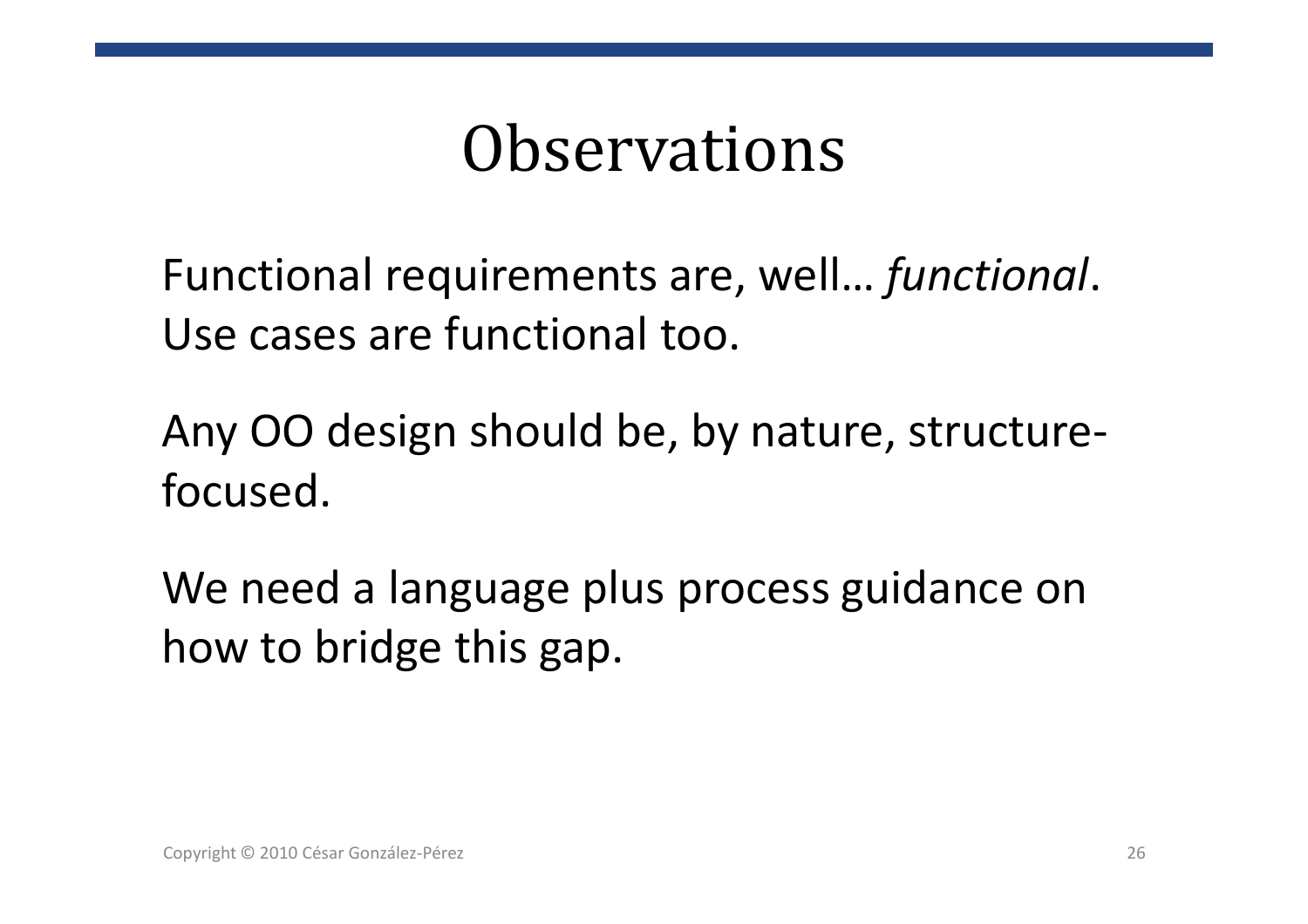## **Observations**

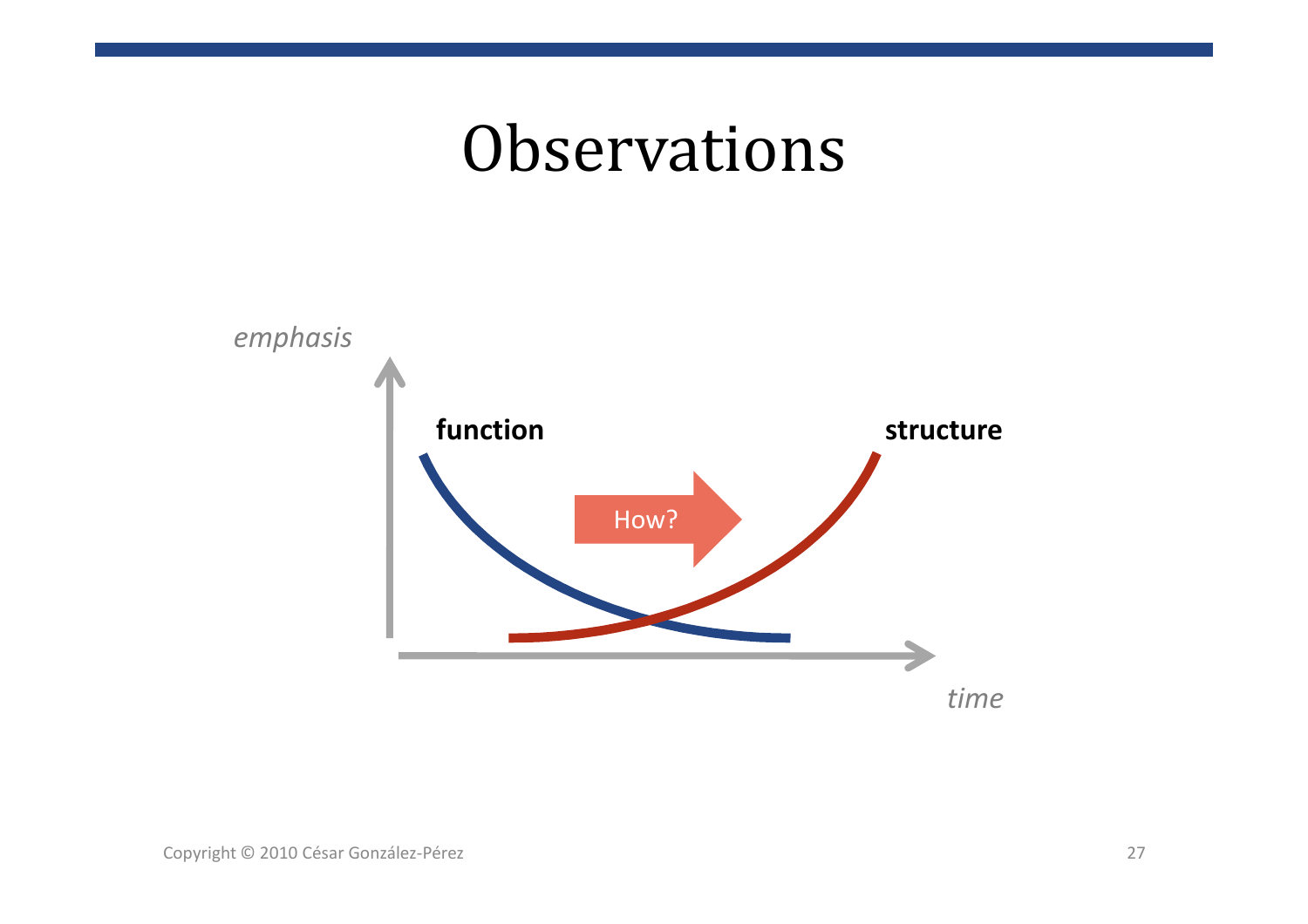## OPEN/Metis Solution

<sup>A</sup>**Service Model** implements each use case, adding implementation details

**Operations** are created for each service and busy state

The **responsible class** for each operation is determined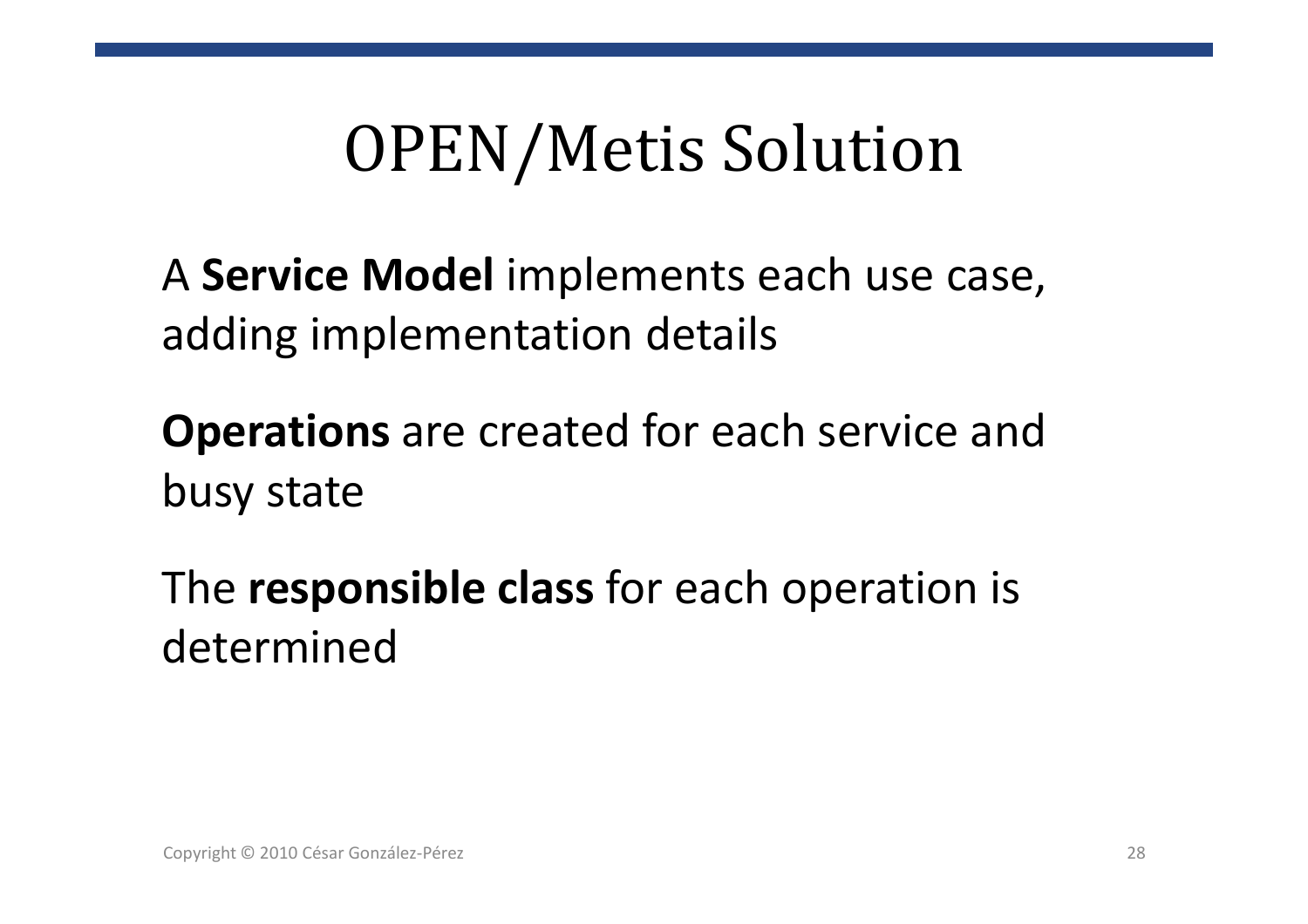## Example: A Use Case

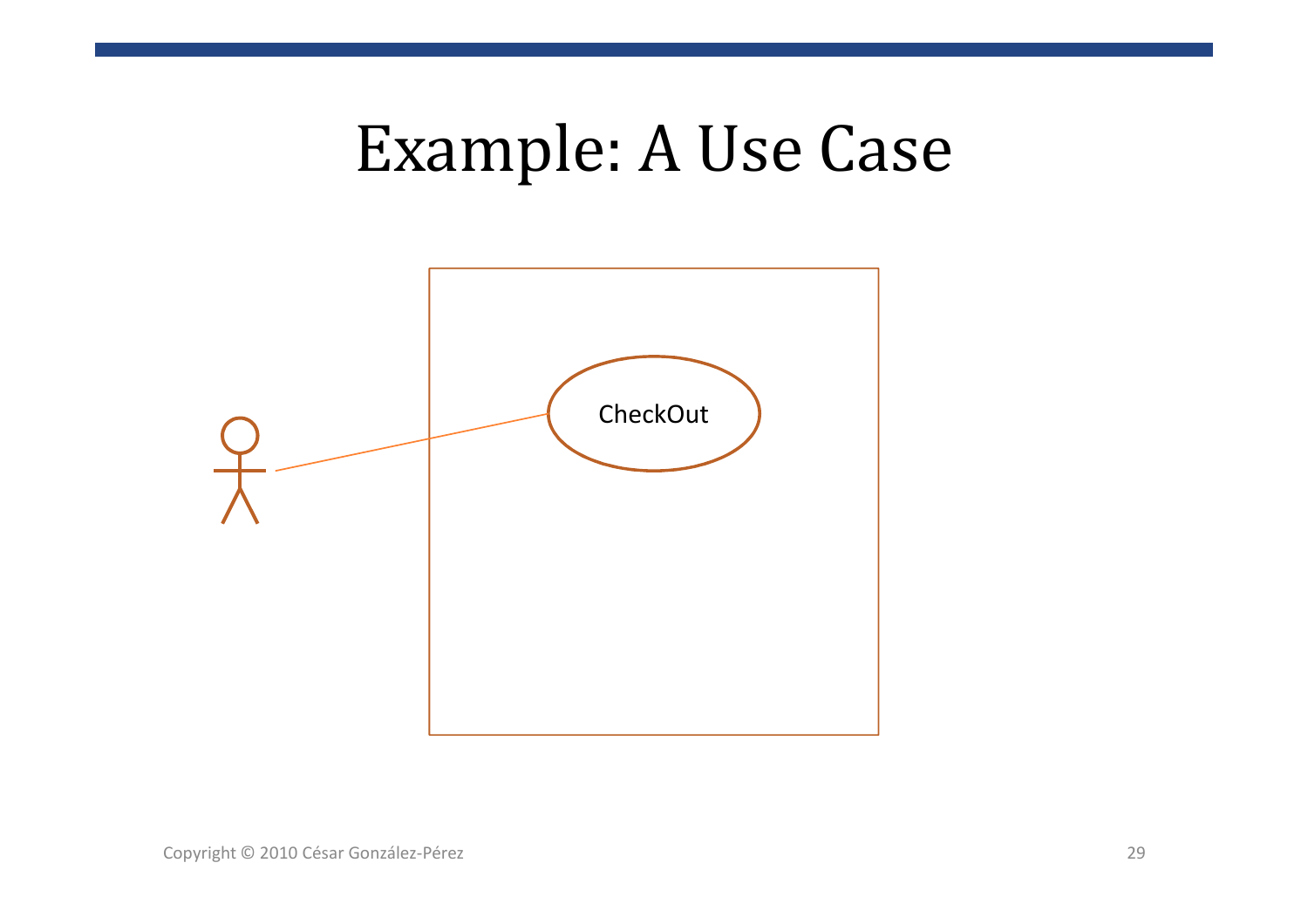# Implementing the Service Model



Operations:*CheckOut, CheckCartEmpty, RetrieveCustomerAddress, PlaceOrder, EmptyCart*

Copyright © 2010 César González-Pérez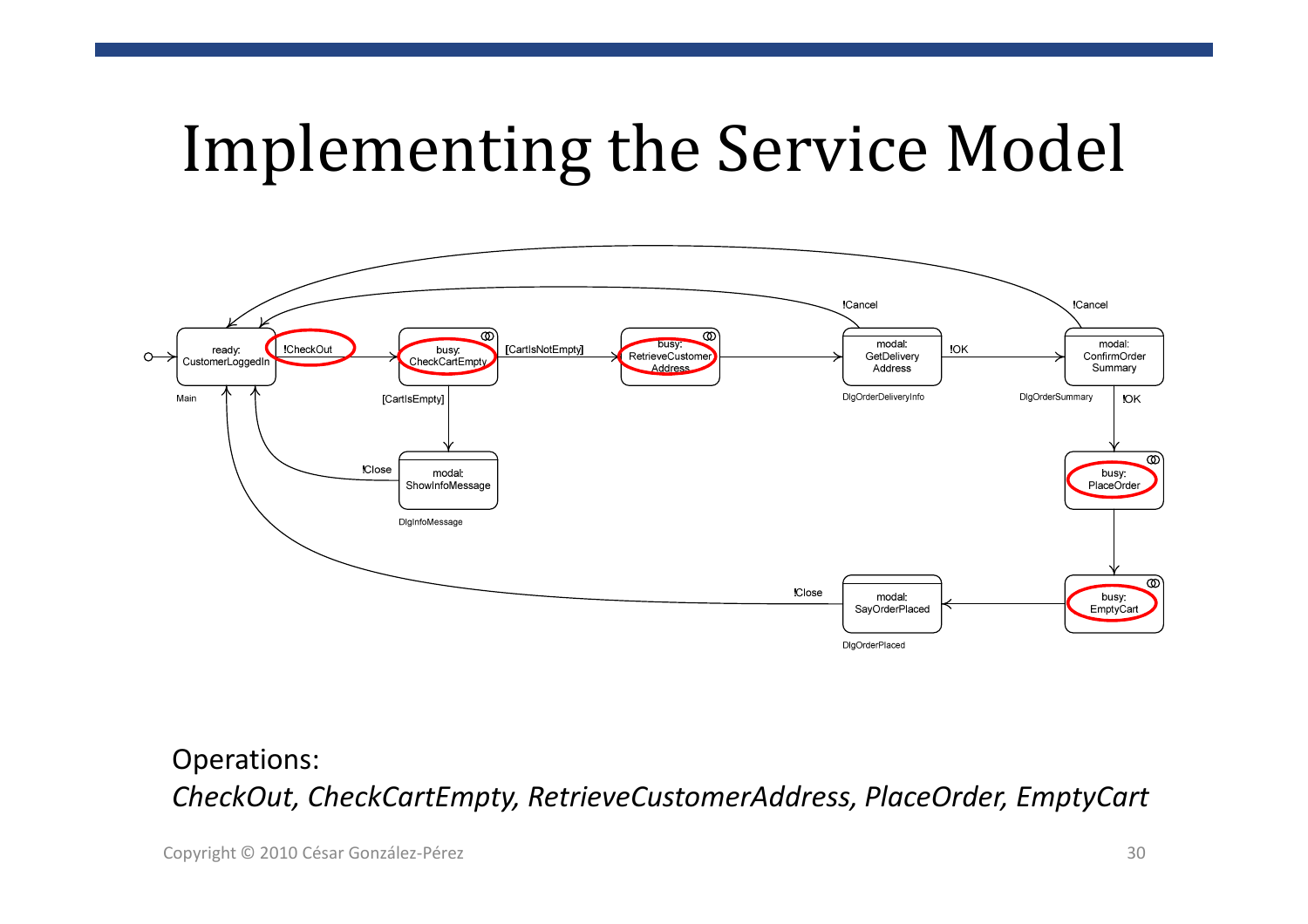# Determining Responsible Classes

| <b>Operation</b>               | <b>Responsible Class</b>     |  |
|--------------------------------|------------------------------|--|
| CheckOut                       | <b>OrderManager (new)</b>    |  |
| CheckCartEmpty                 | Cart (domain)                |  |
| <b>RetrieveCustomerAddress</b> | <b>CustomerManager (new)</b> |  |
| <b>PlaceOrder</b>              | <b>OrderManager (new)</b>    |  |
| <b>EmptyCart</b>               | Cart (domain)                |  |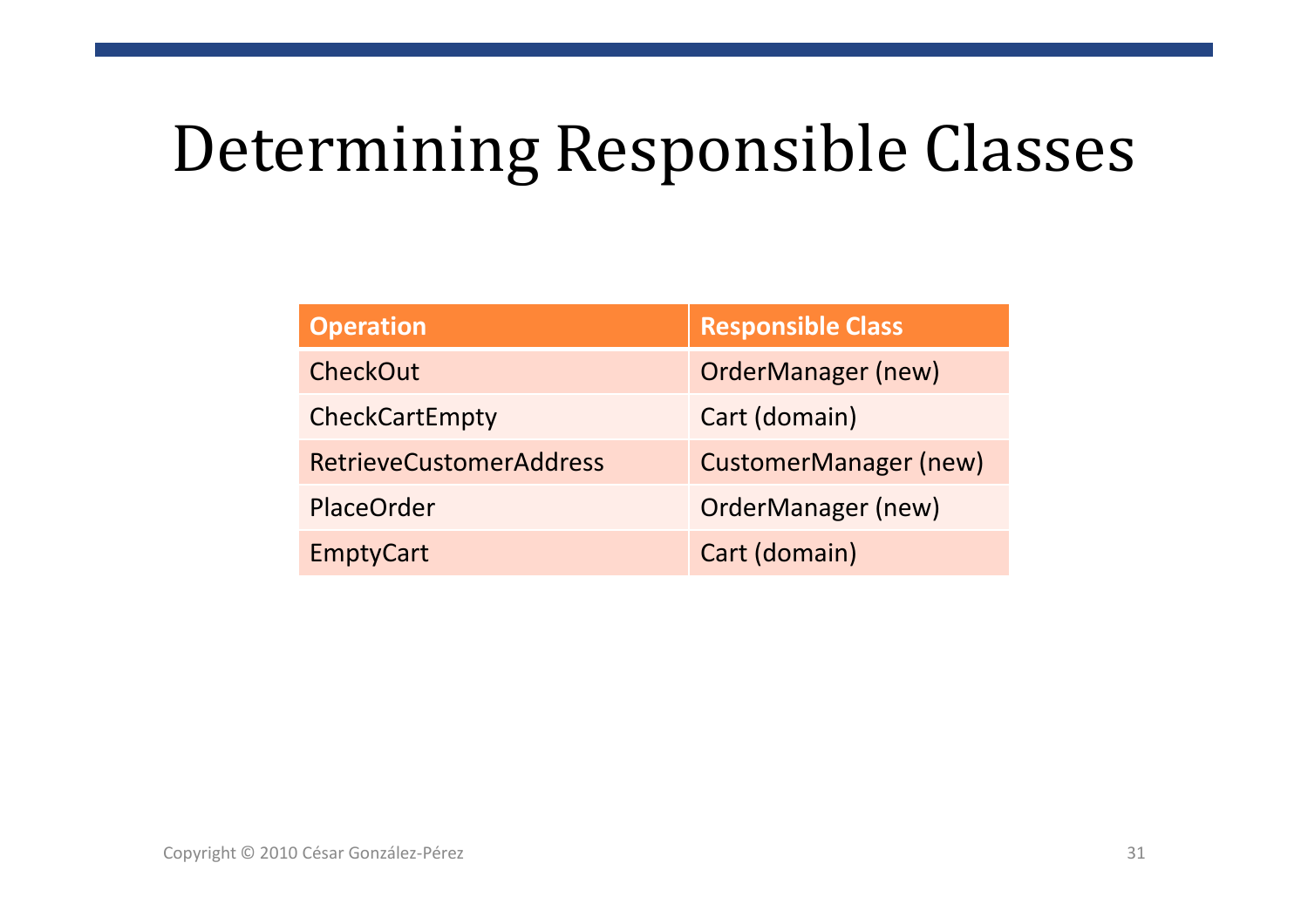## Implementing another Service Model



#### Operations:*CustomerLogin, CheckCustomerLoginInfo, RecordCustomerLogin*

Copyright © 2010 César González-Pérez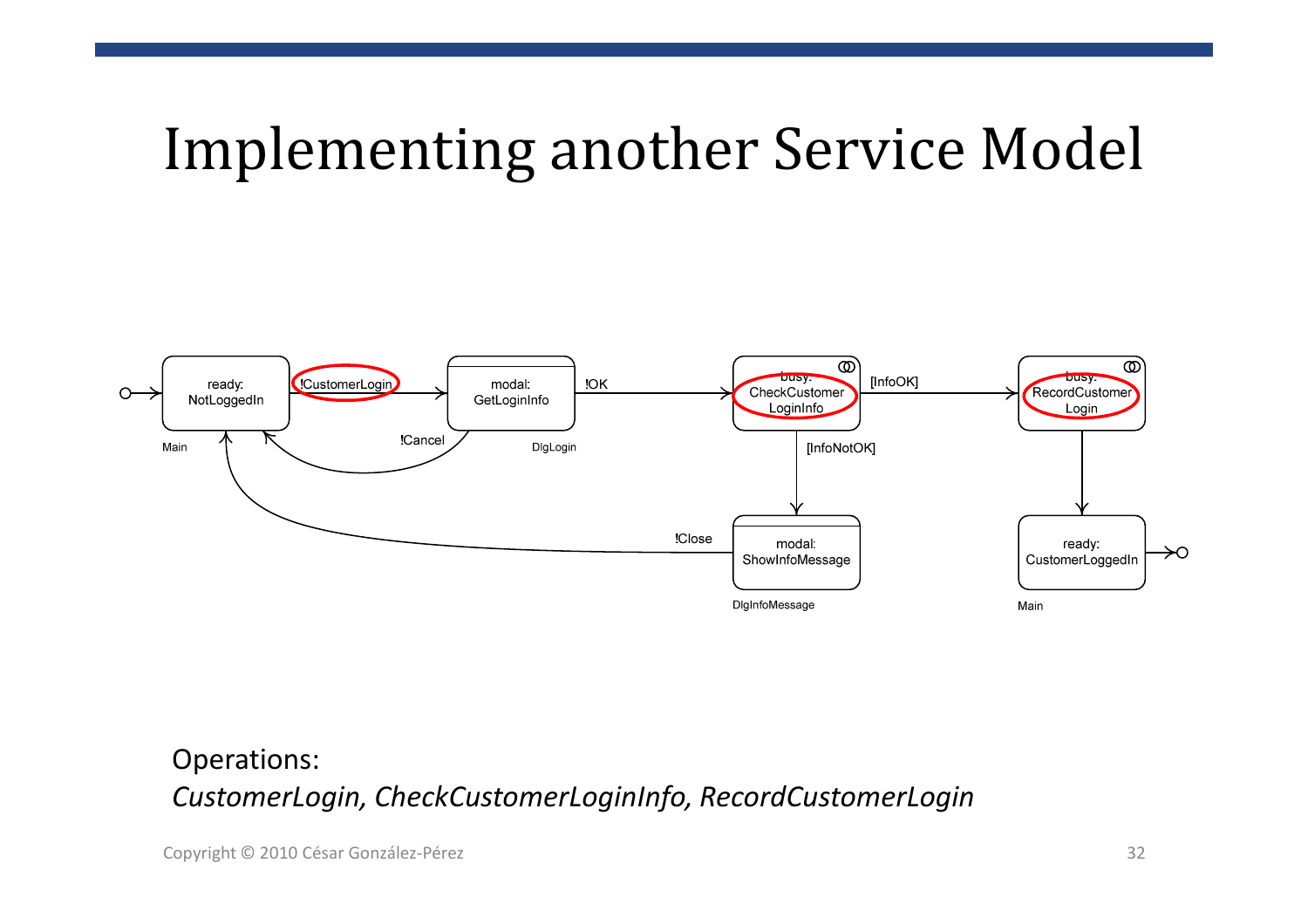# Determining Responsible Classes

| <b>Operation</b>       | <b>Responsible Class</b> |
|------------------------|--------------------------|
| CustomerLogin          | <b>UIManager (new)</b>   |
| CheckCustomerLoginInfo | <b>CustomerManager</b>   |
| RecordCustomerLogin    | <b>CustomerManager</b>   |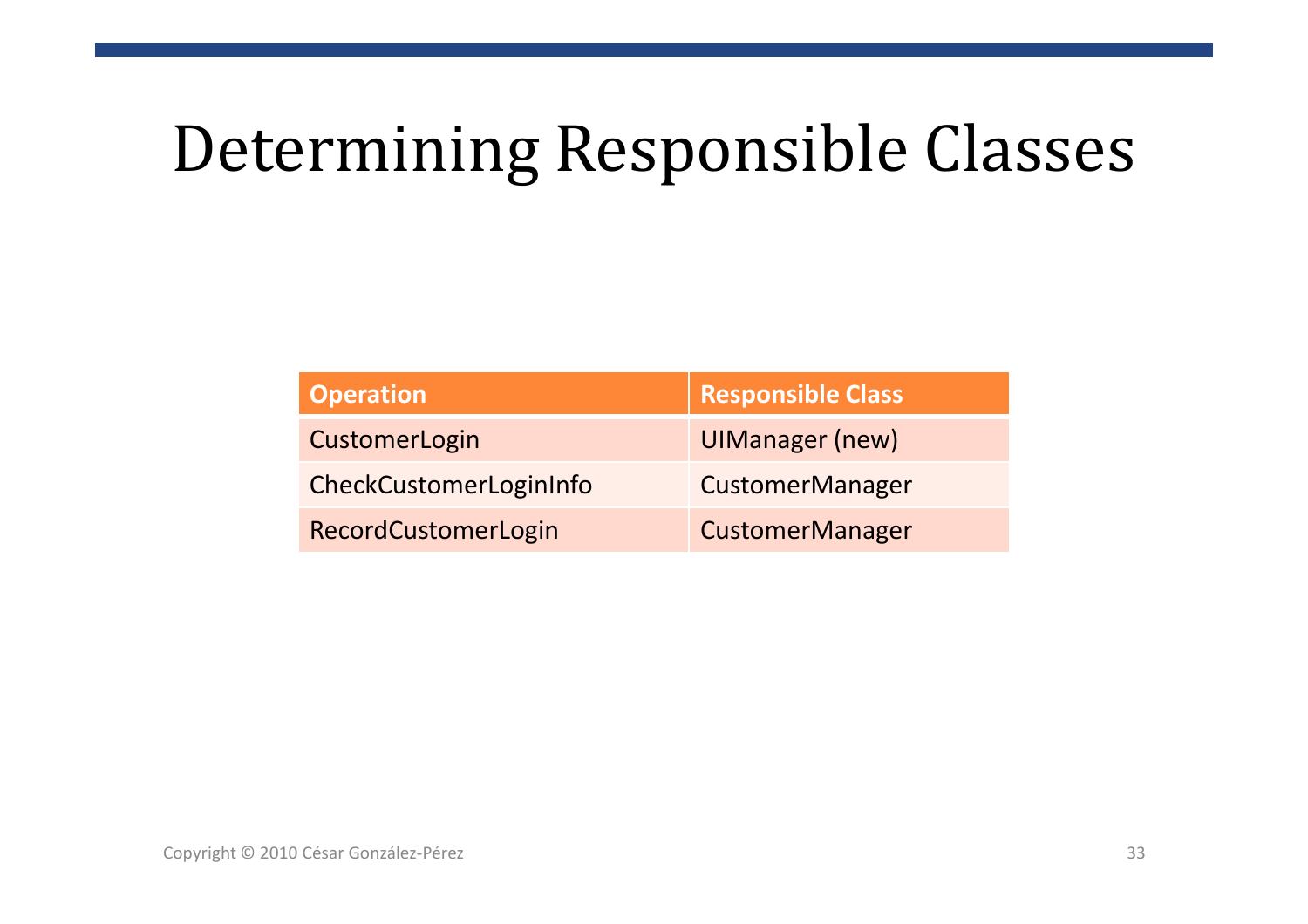# After a Few Iterations…

### Cart

bool CheckEmpty() void Empty()

### OrderManager

void CheckOut() void PlaceOrder()

### CustomerManager

Address RetrieveAddress() bool CheckLoginInfo() void RecordLogin()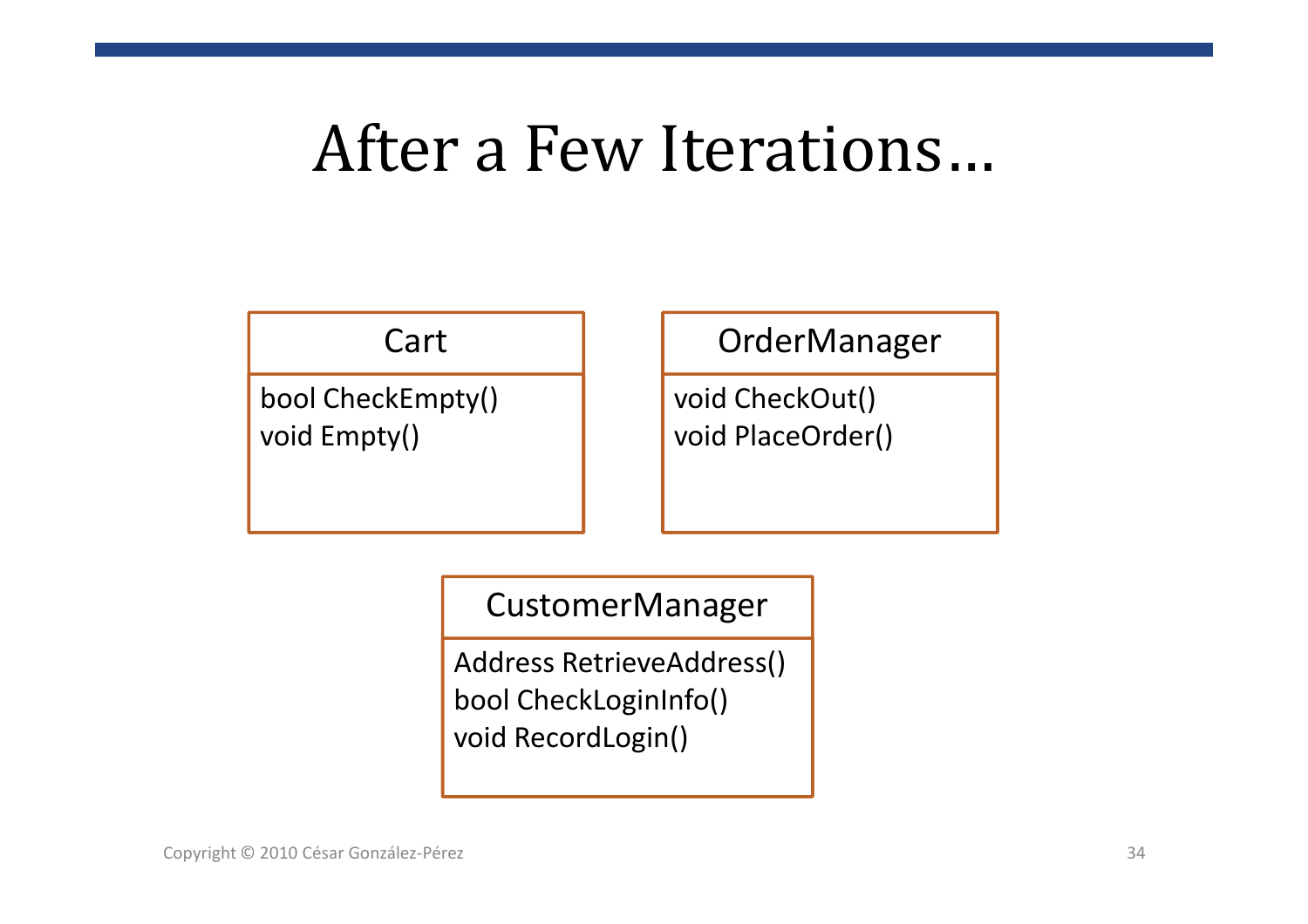## Functional to Structural Recap

Classes are populated incrementally fromservices

Some classes are even introduced during this process

Full traceability from class structure back to use<br>----cases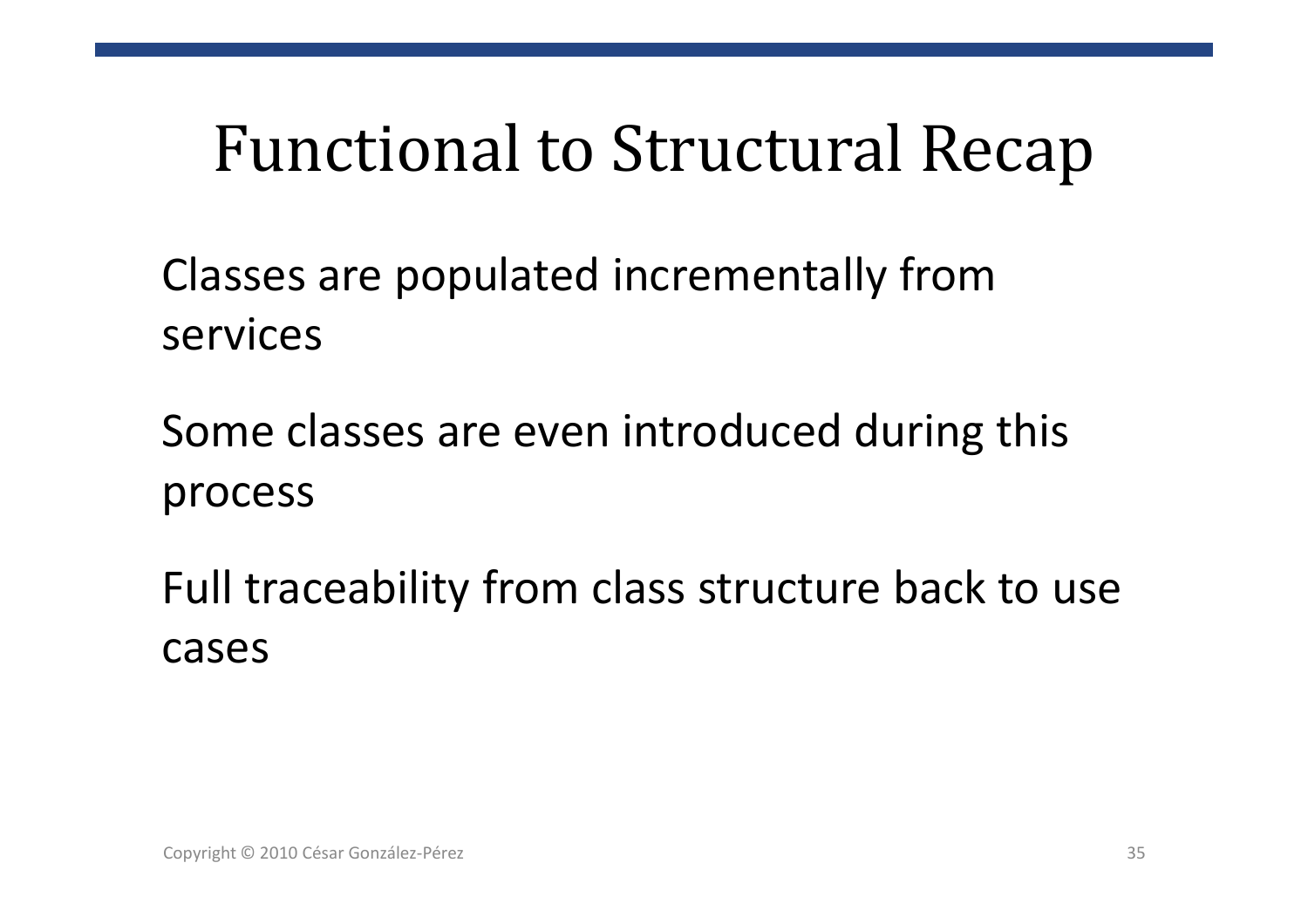## Conclusions

Do not neglect user interaction modelling; it is the lifeblood of the system dynamics

Find a way to derive the system's structural blocks from its functional requirements